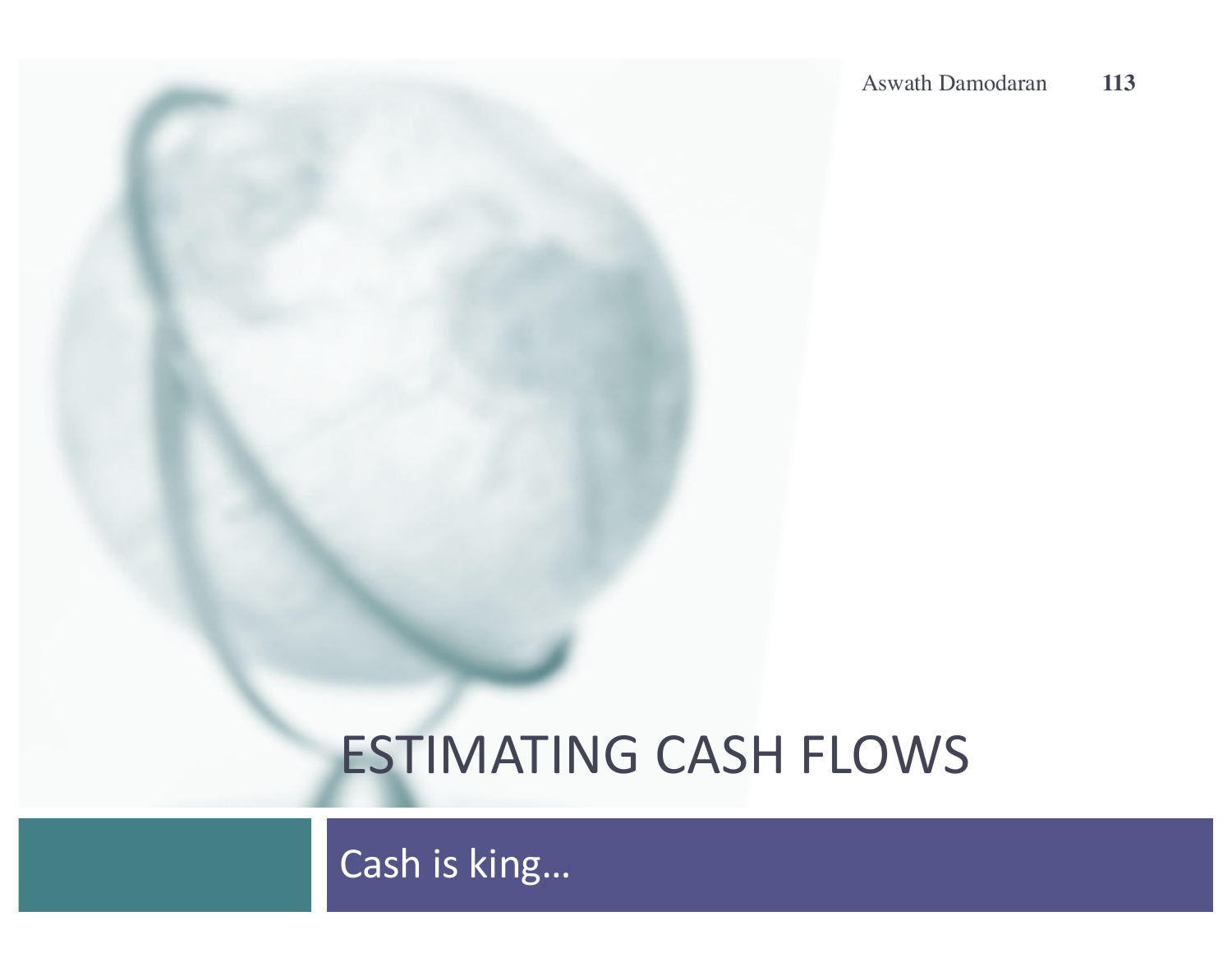### Steps in Cash Flow Estimation

- $\Box$  Estimate the current earnings of the firm
	- $\blacksquare$  If looking at cash flows to equity, look at earnings after interest expenses - i.e. net income
	- **□** If looking at cash flows to the firm, look at operating earnings after taxes

 $\Box$  Consider how much the firm invested to create future growth

- $\blacksquare$  If the investment is not expensed, it will be categorized as capital expenditures. To the extent that depreciation provides a cash flow, it will cover some of these expenditures.
- **□** Increasing working capital needs are also investments for future growth
- $\Box$  If looking at cash flows to equity, consider the cash flows from net debt issues (debt issued - debt repaid)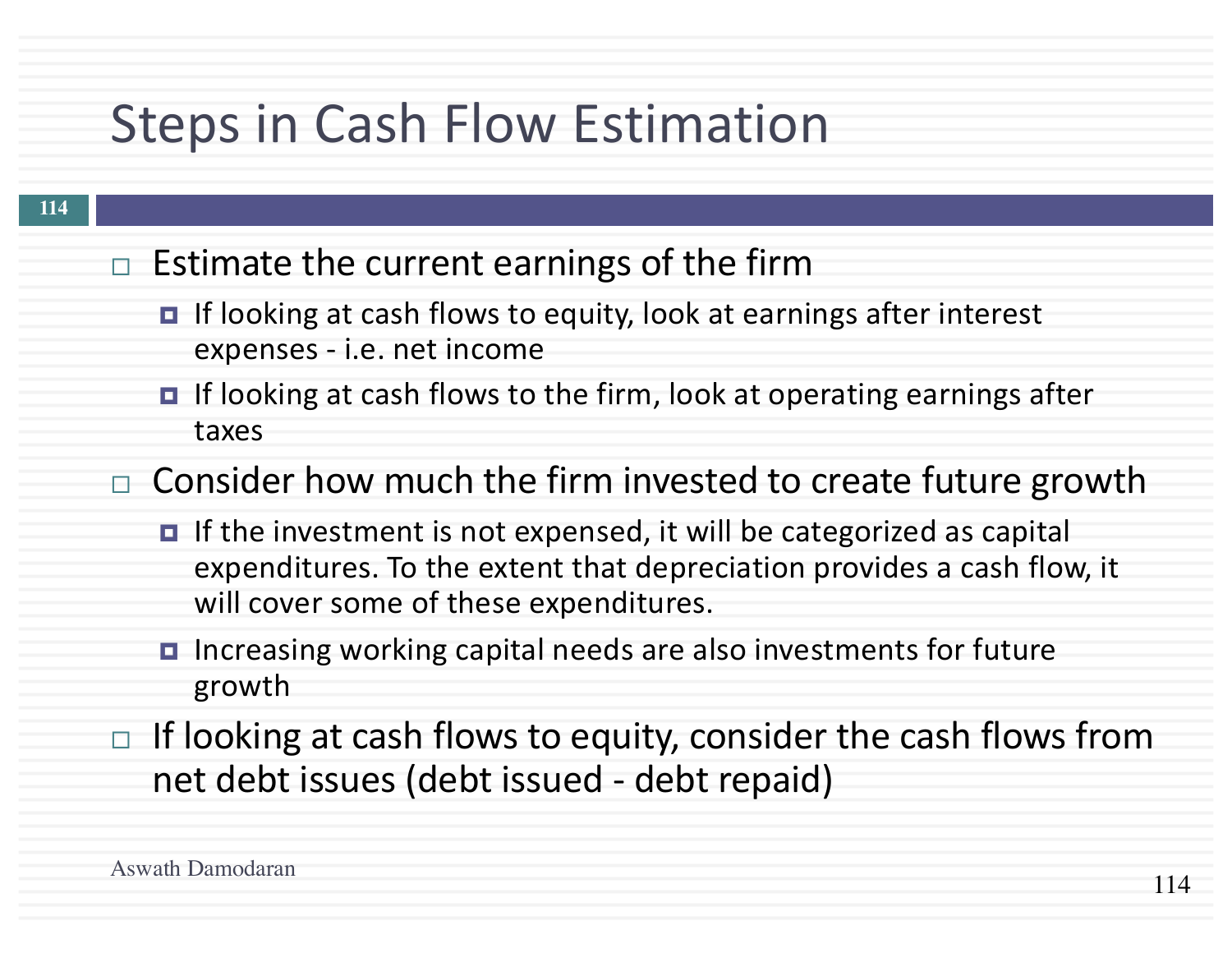#### **Measuring Cash Flows**

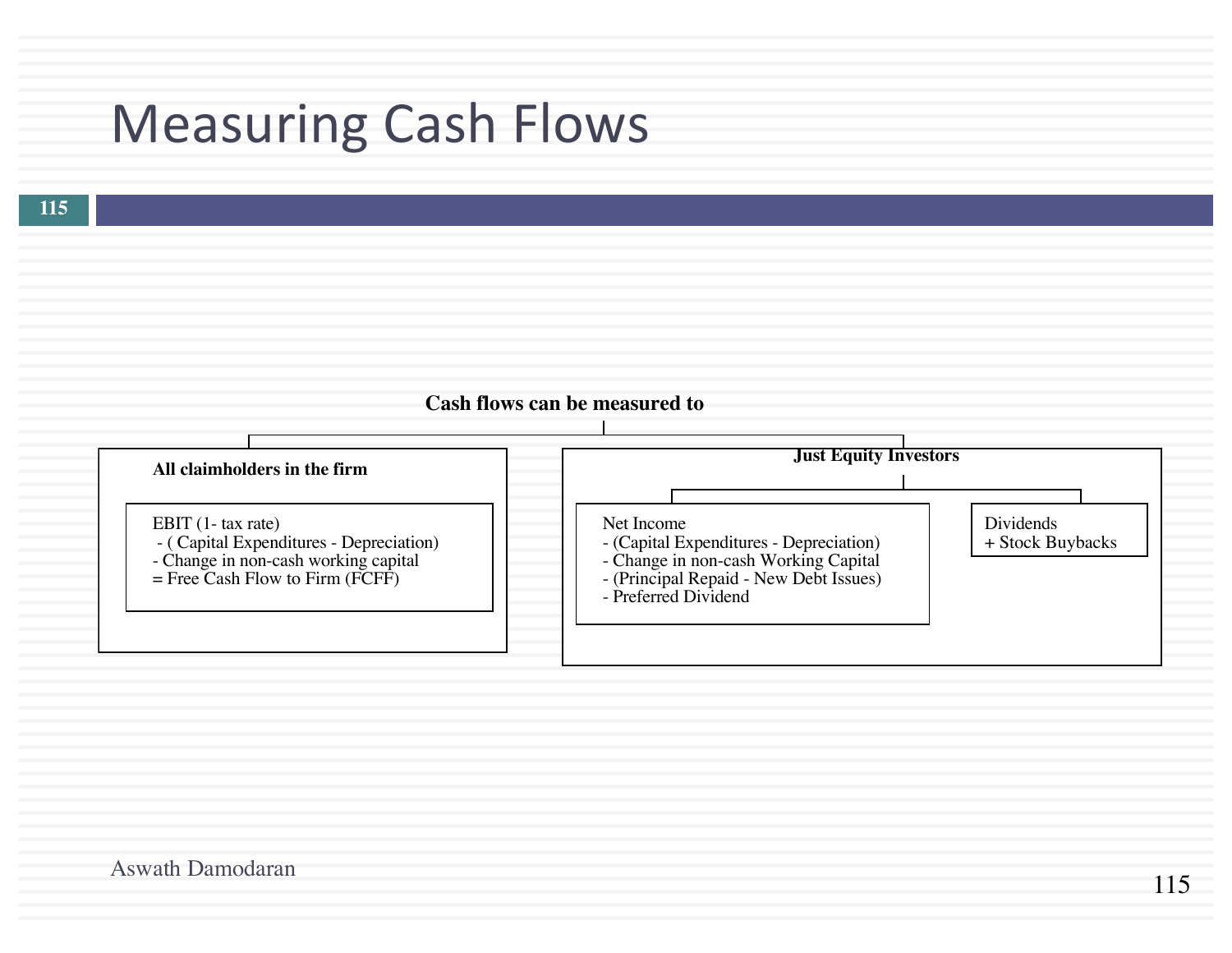# Measuring Cash Flow to the Firm: Three pathways to the same end game

**116**



Where are the tax savings from interest expenses?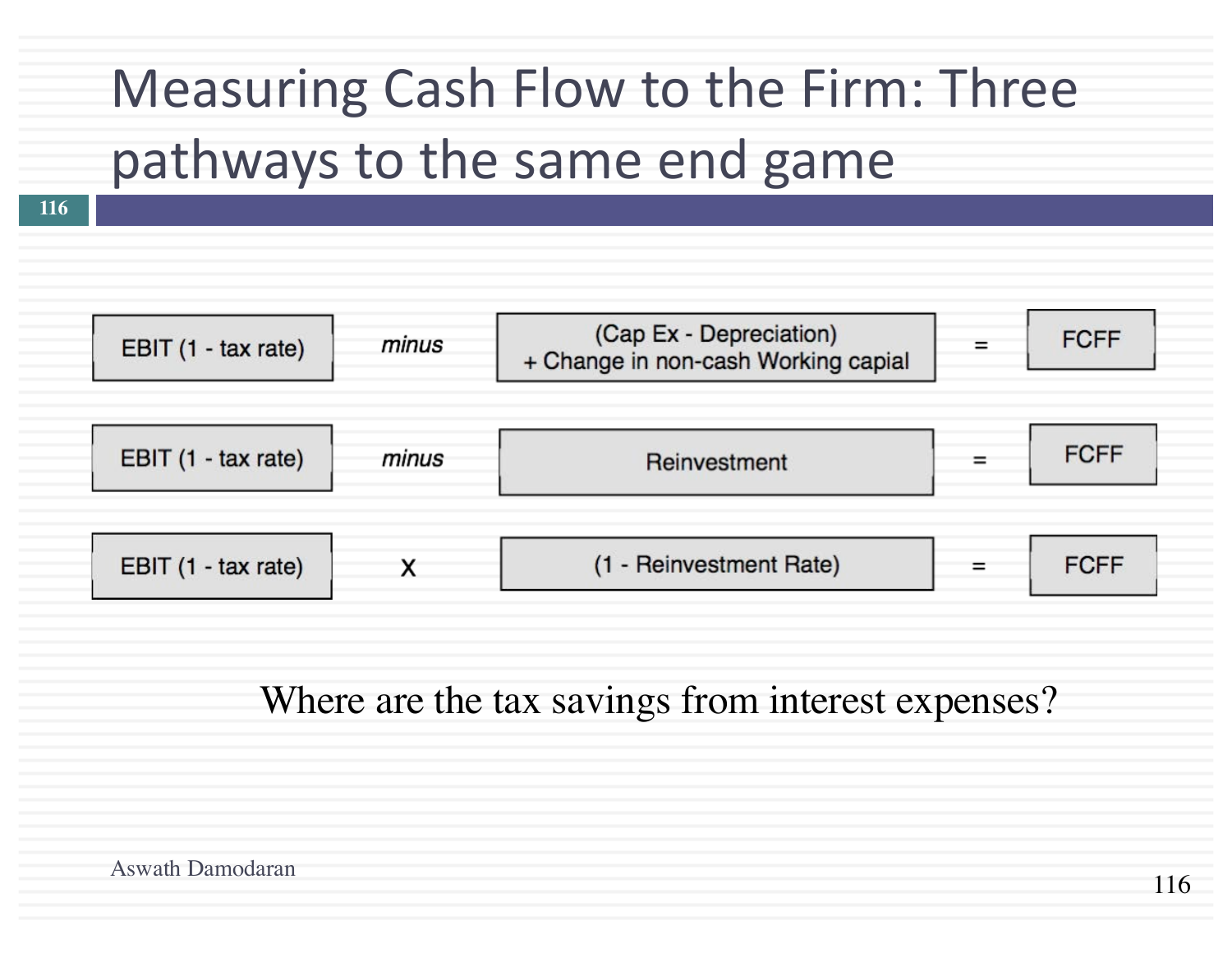# 117 **Cash Flows I**

#### Accounting Earnings, Flawed but Important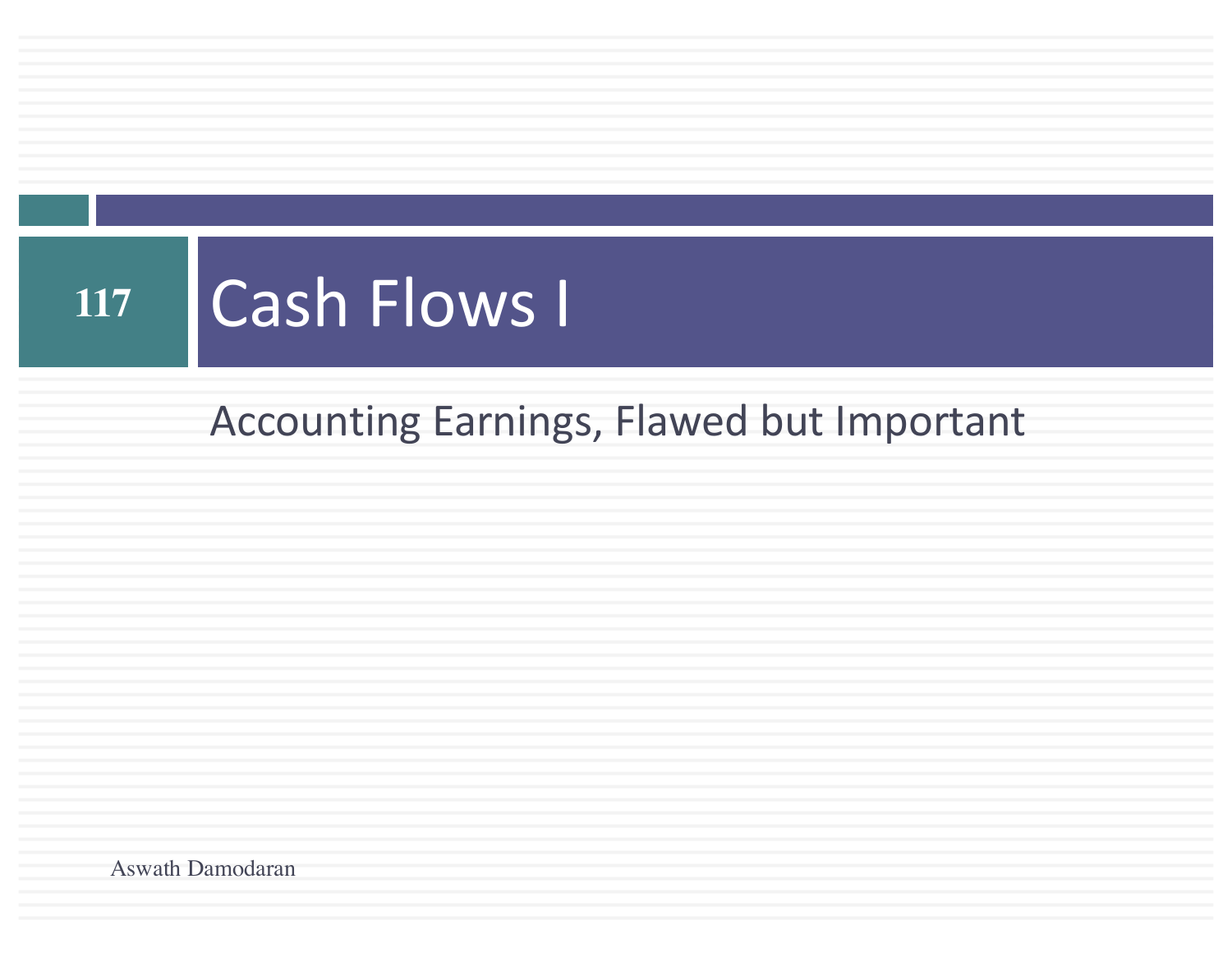#### From Reported to Actual Earnings

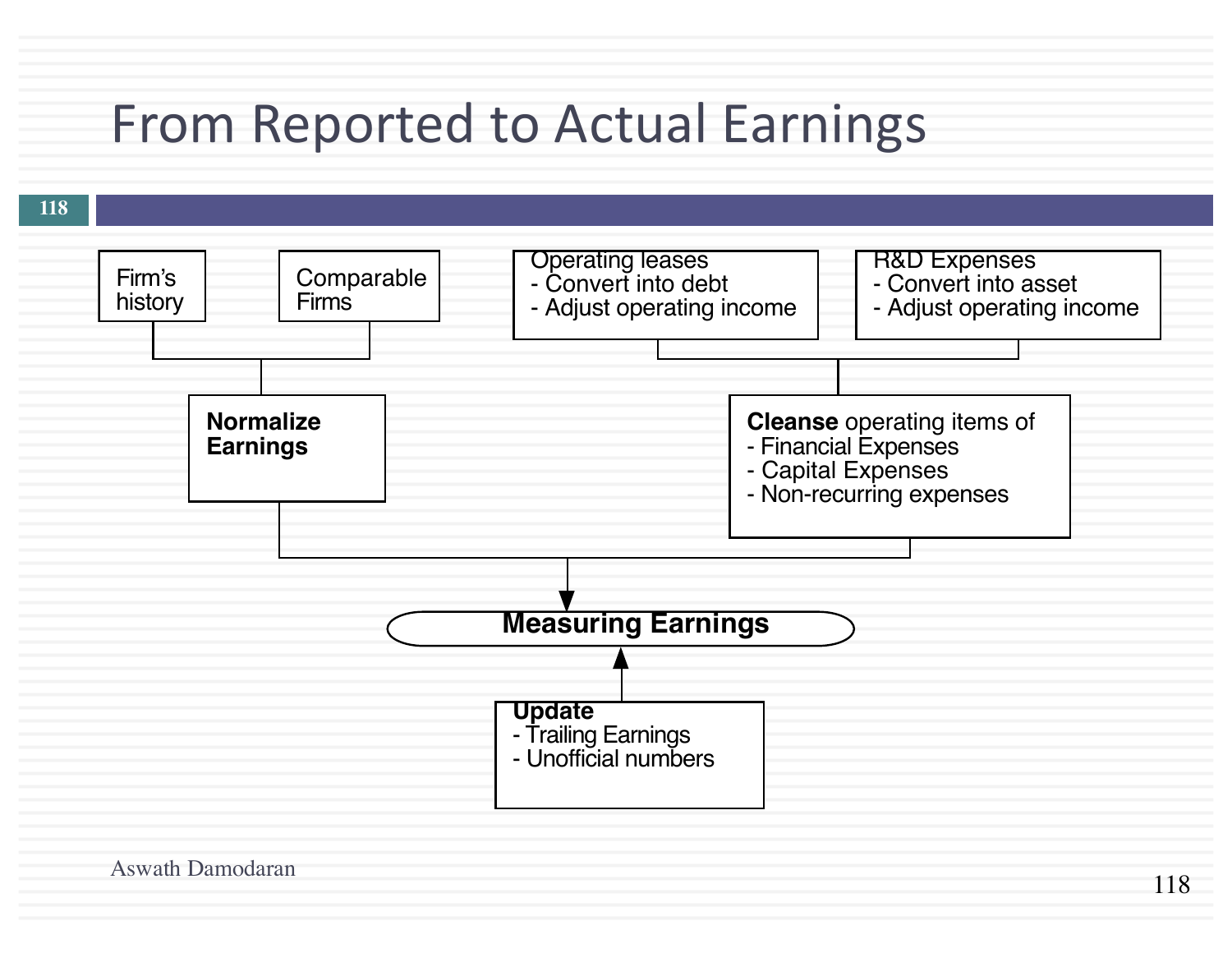#### I. Update Earnings

- $\Box$  When valuing companies, we often depend upon financial statements for inputs on earnings and assets. Annual reports are often outdated and can be updated by using-
	- Trailing 12-month data, constructed from quarterly earnings reports.
	- **□** Informal and unofficial news reports, if quarterly reports are unavailable.
- $\Box$  Updating makes the most difference for smaller and more volatile firms, as well as for firms that have undergone significant restructuring.
- $\Box$  Time saver: To get a trailing 12-month number, all you need is one 10K and one 10Q (example third quarter). Use the Year to date numbers from the 10Q. For example, to get trailing revenues from a third quarter 10Q:
	- $\blacksquare$  Trailing 12-month Revenue = Revenues (in last 10K) Revenues from first 3 quarters of last year + Revenues from first 3 quarters of this year.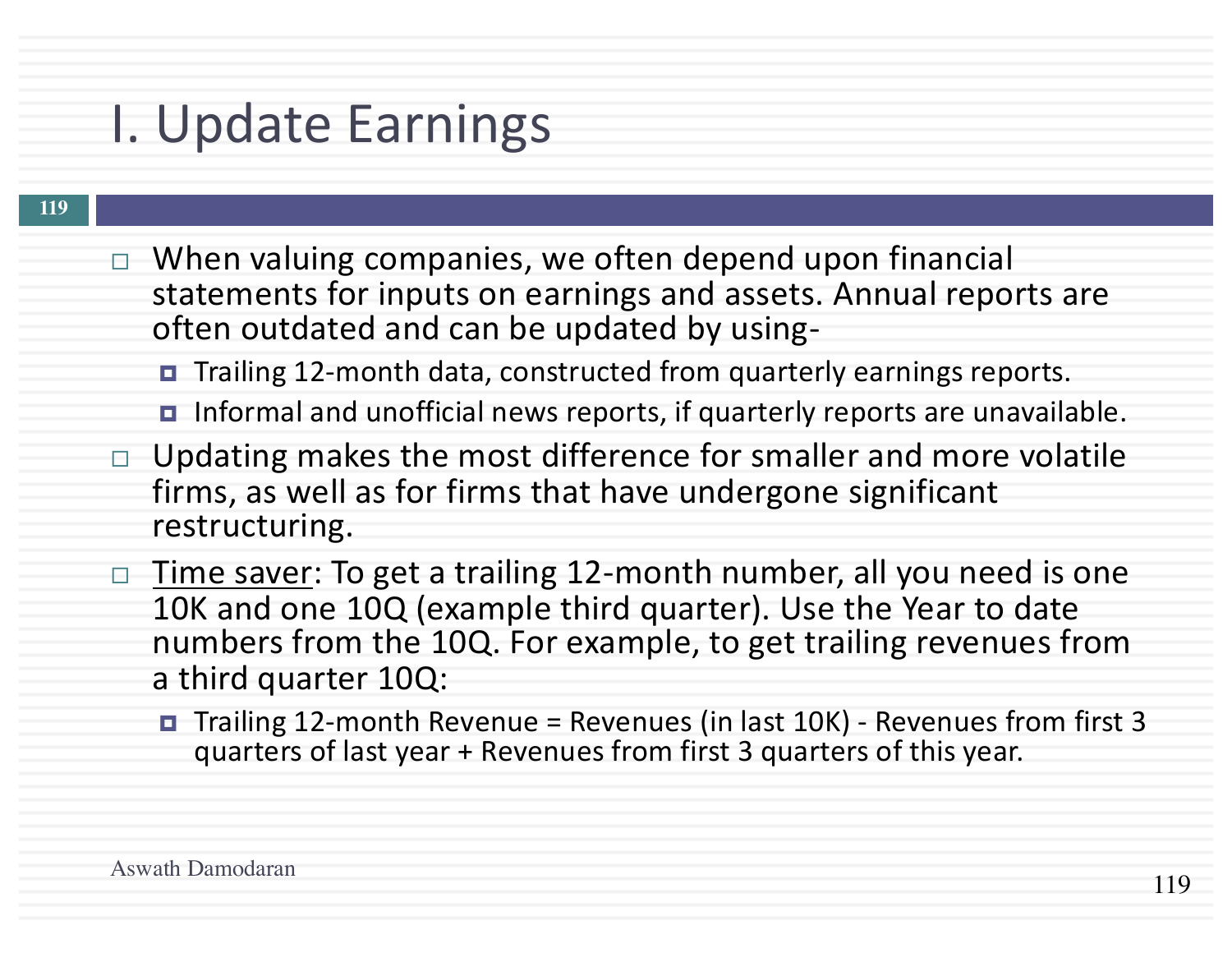### II. Correcting Accounting Earnings

- $\Box$  Make sure that there are no financial expenses mixed in with operating expenses
	- $\blacksquare$  Financial expense: Any commitment that is tax deductible that you have to meet no matter what your operating results: Failure to meet it leads to loss of control of the business.
	- Example: Operating Leases: While accounting convention treats operating leases as operating expenses, they are really financial expenses and need to be reclassified as such. This has no effect on equity earnings but does change the operating earnings
- $\Box$  Make sure that there are no capital expenses mixed in with the operating expenses
	- **□** Capital expense: Any expense that is expected to generate benefits over multiple periods.
	- R & D Adjustment: Since R&D is a capital expenditure (rather than an operating expense), the operating income has to be adjusted to reflect its treatment.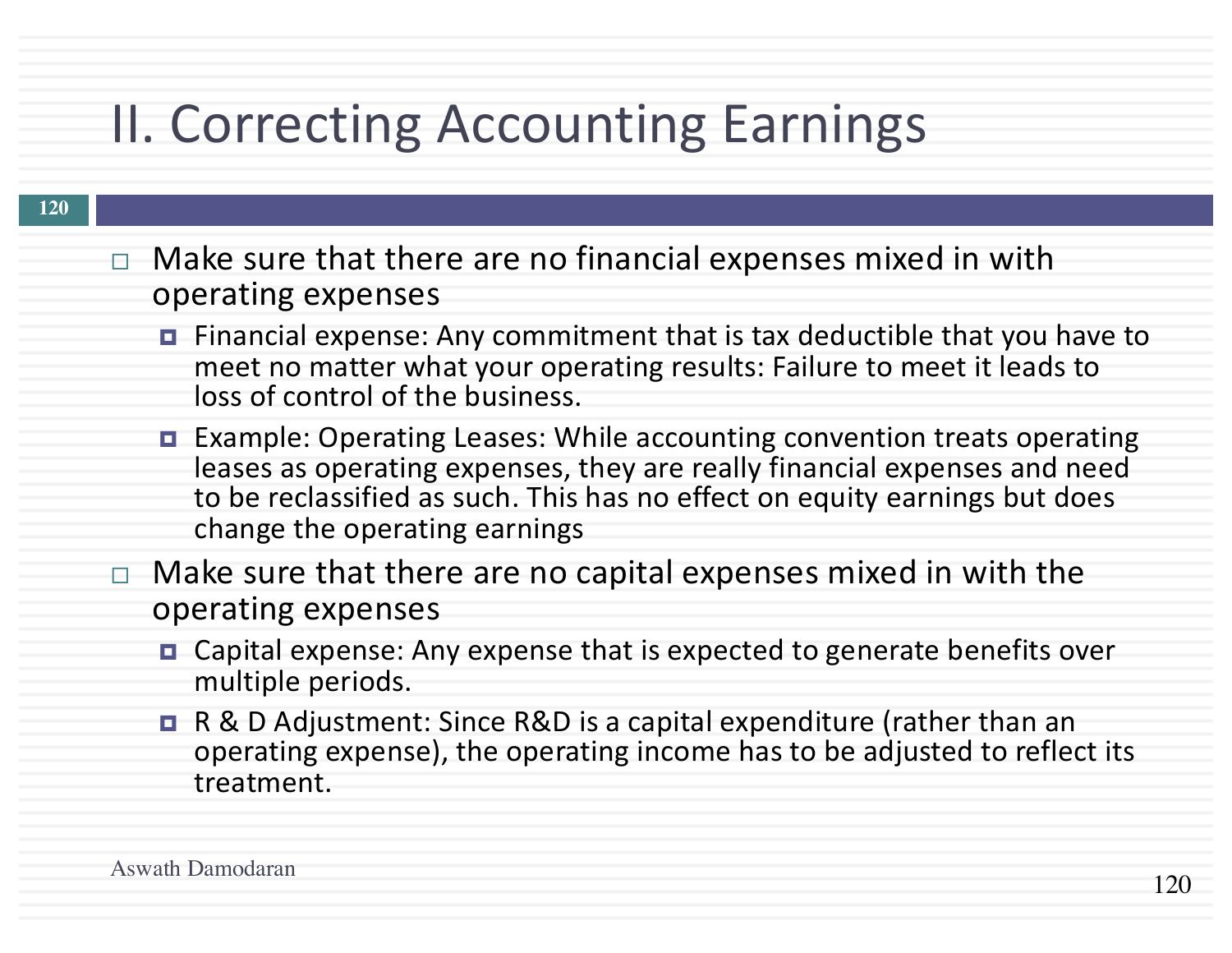# The Magnitude of Operating Leases

**121**

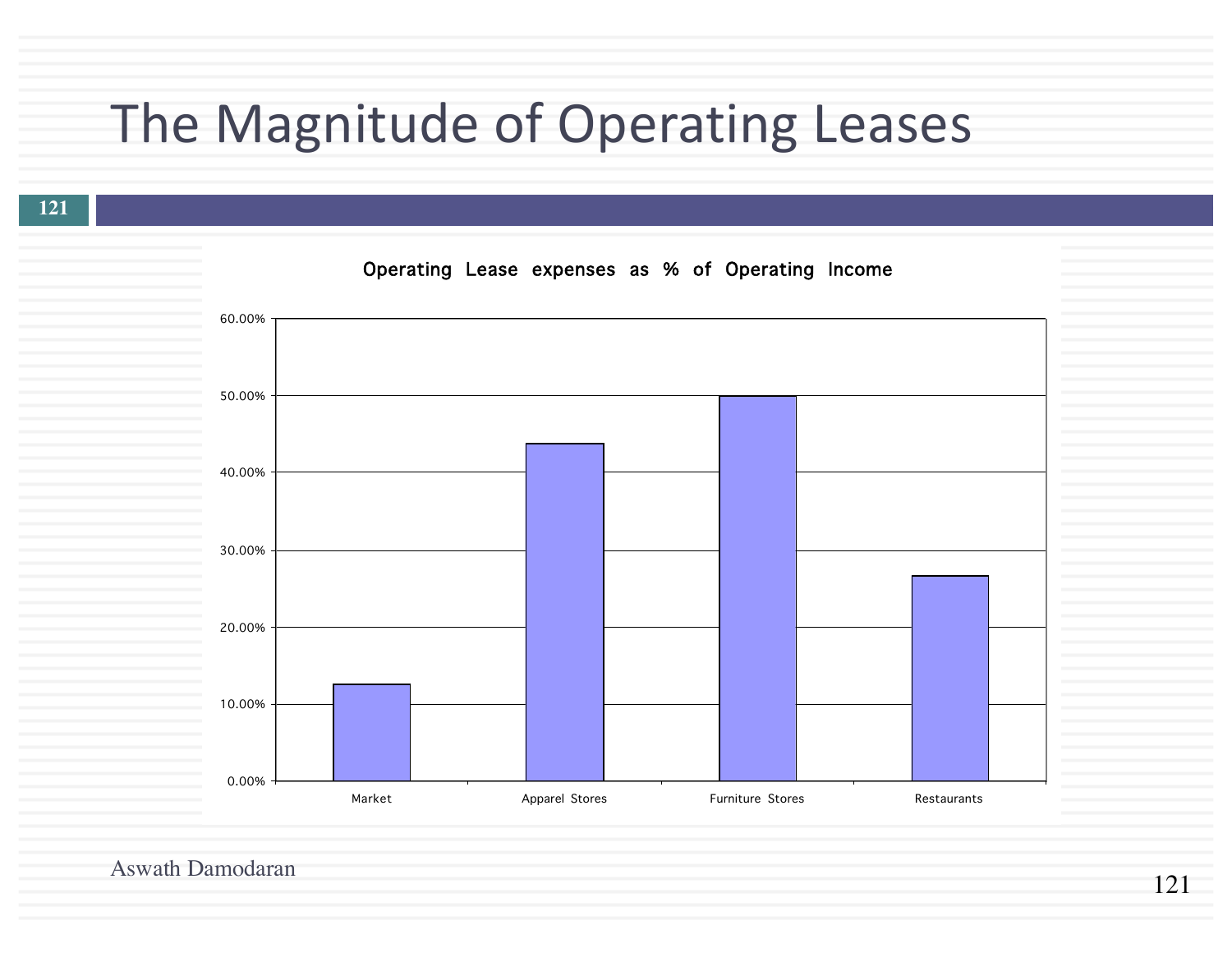### Dealing with Operating Lease Expenses

#### **122**

- $\Box$  Operating Lease Expenses are treated as operating expenses in computing operating income. In reality, operating lease expenses should be treated as financing expenses, with the following adjustments to earnings and capital:
- $\Box$  Debt Value of Operating Leases = Present value of Operating Lease Commitments at the pre-tax cost of debt
- $\Box$  When you convert operating leases into debt, you also create an asset to counter it of exactly the same value.
- □ Adjusted Operating Earnings
	- **□** Adjusted Operating Earnings = Operating Earnings + Operating Lease Expenses - Depreciation on Leased Asset

As an approximation, this works:

 $\blacksquare$  Adjusted Operating Earnings = Operating Earnings + Pre-tax cost of Debt \* PV of Operating Leases.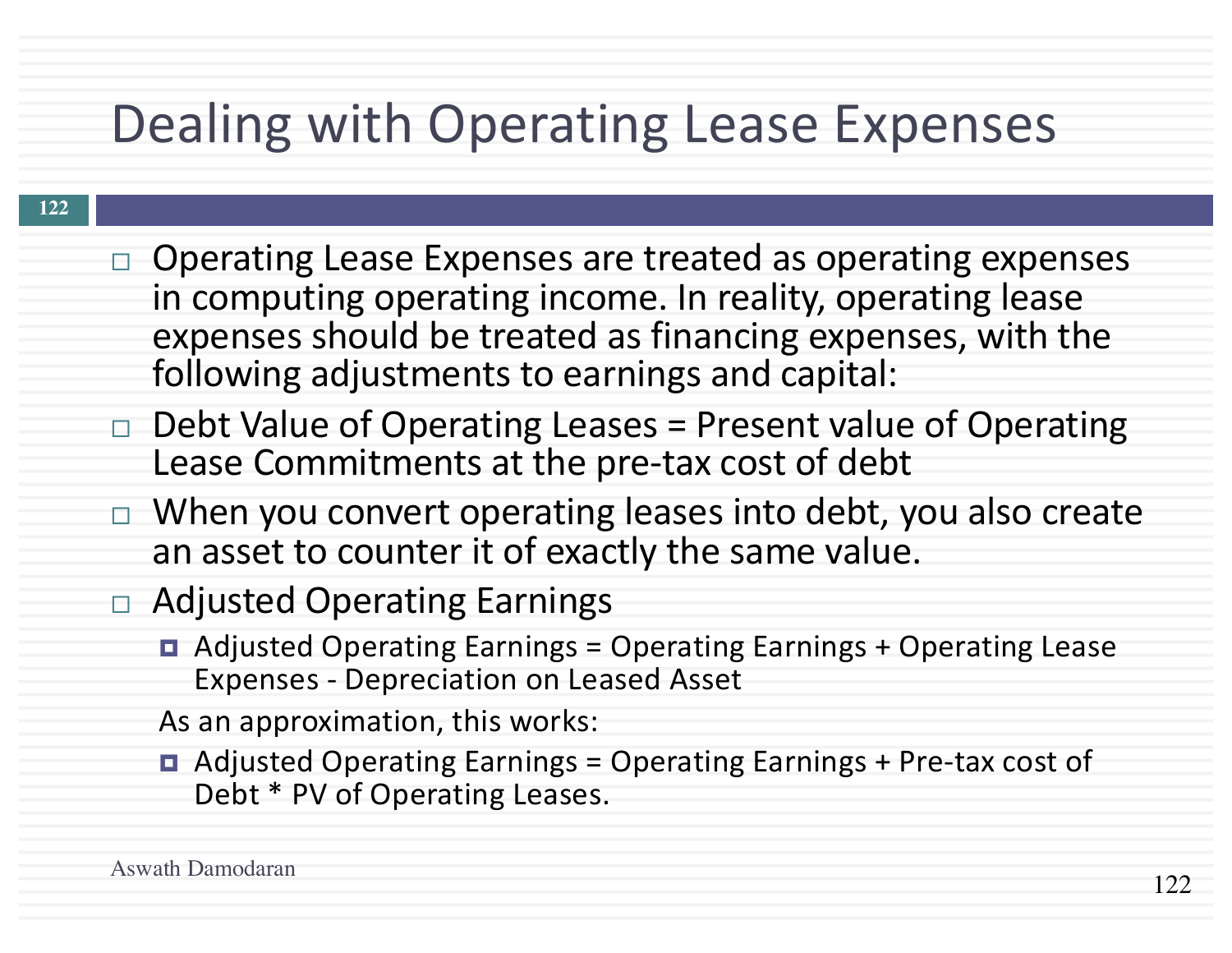#### Operating Leases at The Gap in 2003

The Gap has conventional debt of about  $\frac{1}{2}$  1.97 billion on its balance sheet and its pre-tax cost of debt is about 6%. Its operating lease payments in the 2003 were \$978 million and its commitments for the future are below:

| Year     | <b>Commitment (millions)</b> | Present Value (at 6%) |
|----------|------------------------------|-----------------------|
|          | \$899.00                     | \$848.11              |
|          | \$846.00                     | \$752.94              |
| 3        | \$738.00                     | \$619.64              |
| $\Delta$ | \$598.00                     | \$473.67              |
| 5        | \$477.00                     | \$356.44              |
| 6&7      | \$982.50 each year           | \$1,346.04            |
|          |                              |                       |

- $\Box$  Debt Value of leases =  $\Diamond$ 4,396.85 (Also value of leased asset)
- $\Box$  Debt outstanding at The Gap = \$1,970 m + \$4,397 m = \$6,367 m
- □ Adjusted Operating Income = Stated OI + OL exp this year Deprec'n  $= $1,012 \text{ m} + 978 \text{ m} - 4397 \text{ m} / 7 = $1,362 \text{ million} (7 \text{ year life for assets})$
- $\Box$  Approximate OI = \$1,012 m + \$ 4397 m (.06) = \$1,276 m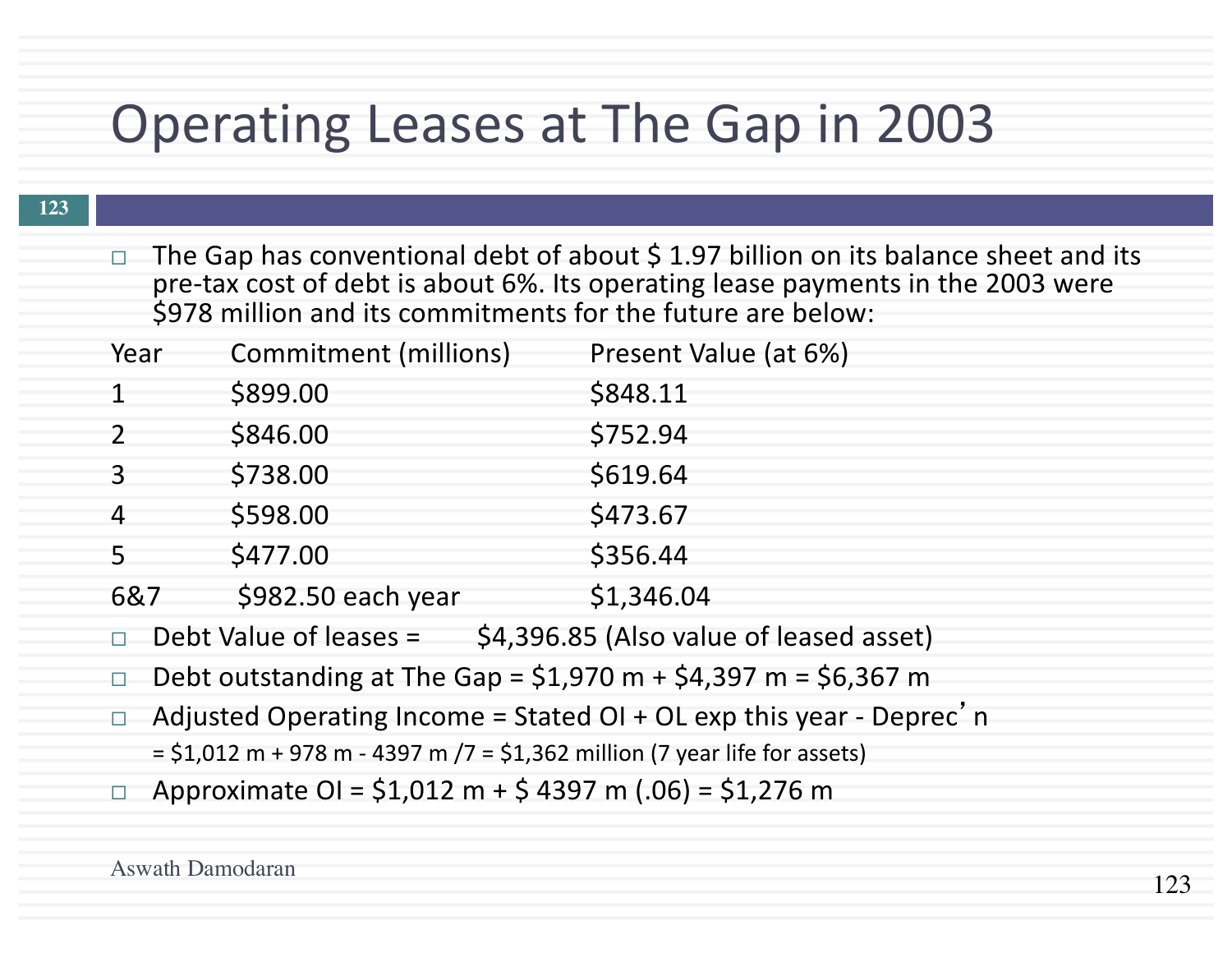#### The Collateral Effects of Treating Operating Leases as Debt

| <b>Conventional Accounting</b>                | <b>Operating Leases Treated as Debt</b><br><b>Income Statement</b>                       |  |
|-----------------------------------------------|------------------------------------------------------------------------------------------|--|
| <b>Income Statement</b>                       |                                                                                          |  |
| EBIT& Leases = $1,990$                        | EBIT& Leases = $1,990$                                                                   |  |
| $-$ Op Leases $=$ 978                         | - Deprecn: $OL = 628$                                                                    |  |
| $= 1,012$<br><b>EBIT</b>                      | <b>EBIT</b><br>$= 1,362$                                                                 |  |
|                                               | Interest expense will rise to reflect the<br>conversion of operating leases as debt. Net |  |
|                                               |                                                                                          |  |
|                                               | income should not change.                                                                |  |
| <b>Balance Sheet</b>                          | <b>Balance Sheet</b>                                                                     |  |
| Off balance sheet (Not shown as debt or as an | Asset<br>Liability                                                                       |  |
| asset). Only the conventional debt of \$1,970 | OL Asset 4397 OL Debt 4397                                                               |  |
| million shows up on balance sheet             | Total debt = $4397 + 1970 = $6,367$ million                                              |  |
| Cost of capital = $8.20\%(7350/9320) + 4\%$   | Cost of capital = $8.20\%(7350/13717) + 4\%$                                             |  |
| $(1970/9320) = 7.31%$                         | $(6367/13717) = 6.25%$                                                                   |  |
| Cost of equity for The Gap = $8.20\%$         |                                                                                          |  |
| After-tax cost of debt = $4\%$                |                                                                                          |  |
| Market value of equity = $7350$               |                                                                                          |  |
| Return on capital = 1012 (1-.35)/(3130+1970)  | Return on capital = 1362 (1-.35)/(3130+6367)                                             |  |
| $= 12.90\%$                                   | $= 9.30\%$                                                                               |  |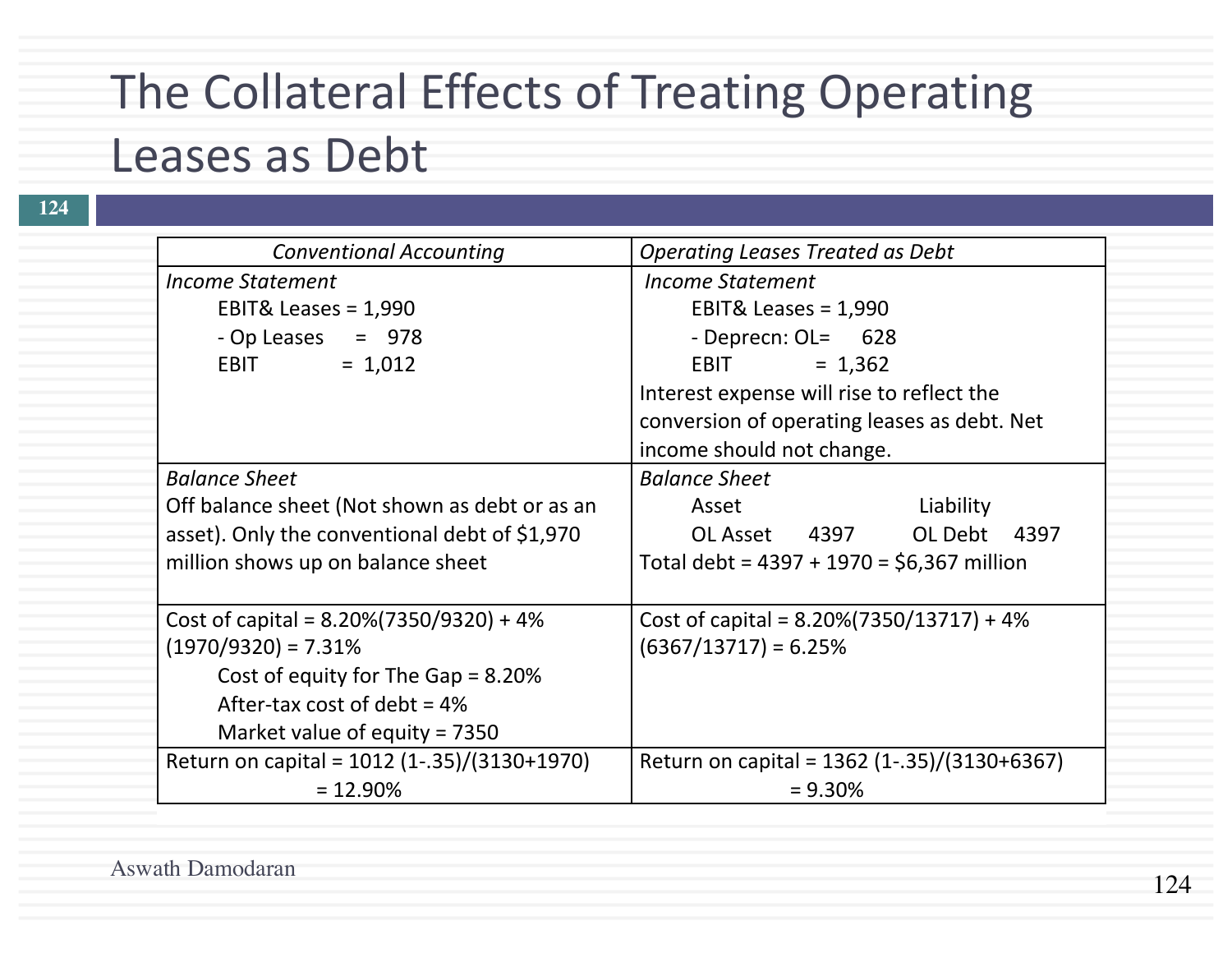# The Magnitude of R&D Expenses

**125**

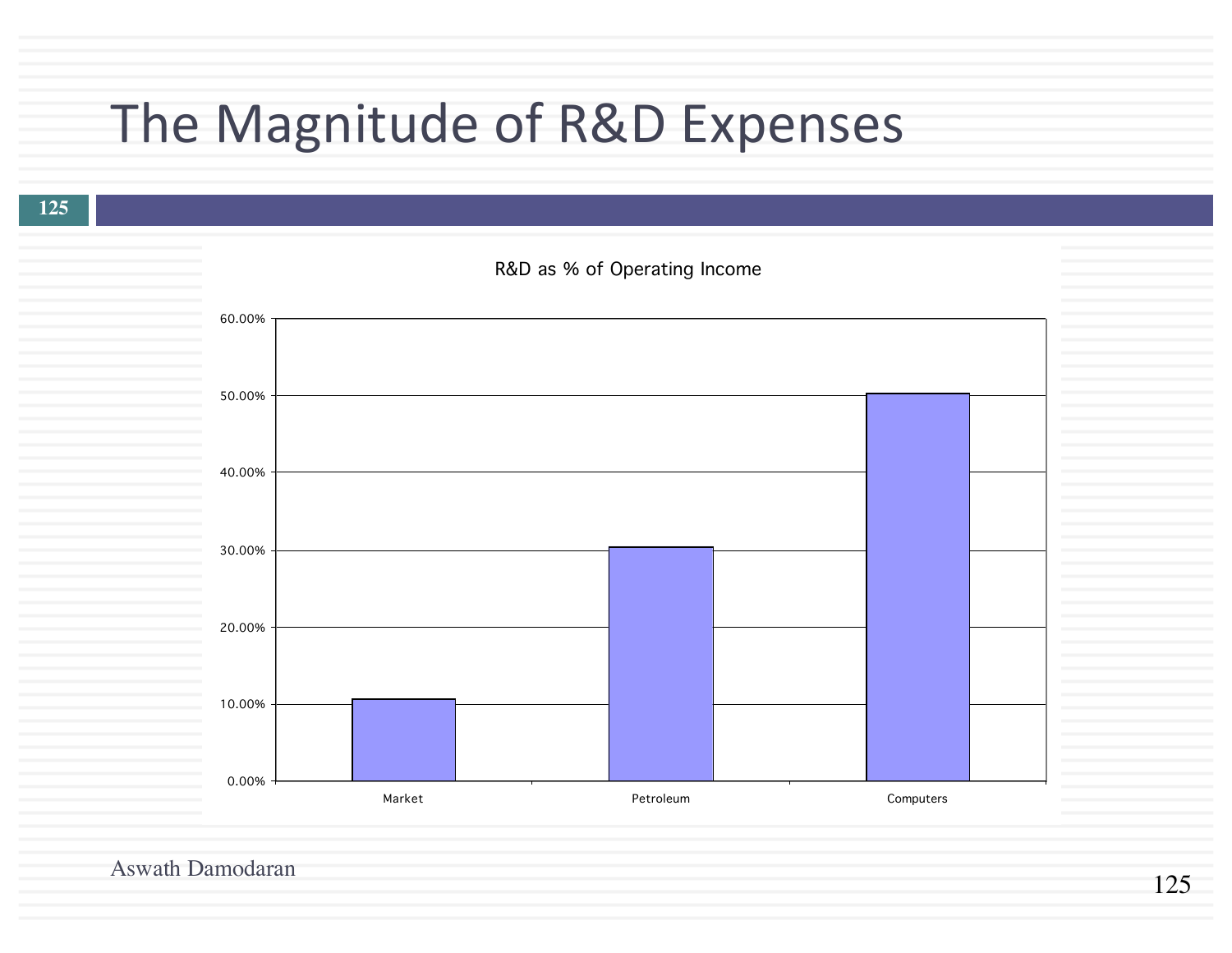#### R&D Expenses: Operating or Capital Expenses

- $\Box$  Accounting standards require us to consider R&D as an operating expense even though it is designed to generate future growth. It is more logical to treat it as capital expenditures.
- □ To capitalize R&D,
	- Specify an amortizable life for R&D (2 10 years)
	- **□** Collect past R&D expenses for as long as the amortizable life
	- **□** Sum up the unamortized R&D over the period. (Thus, if the amortizable life is 5 years, the research asset can be obtained by adding up 1/5th of the R&D expense from five years ago, 2/5th of the R&D expense from four years ago...: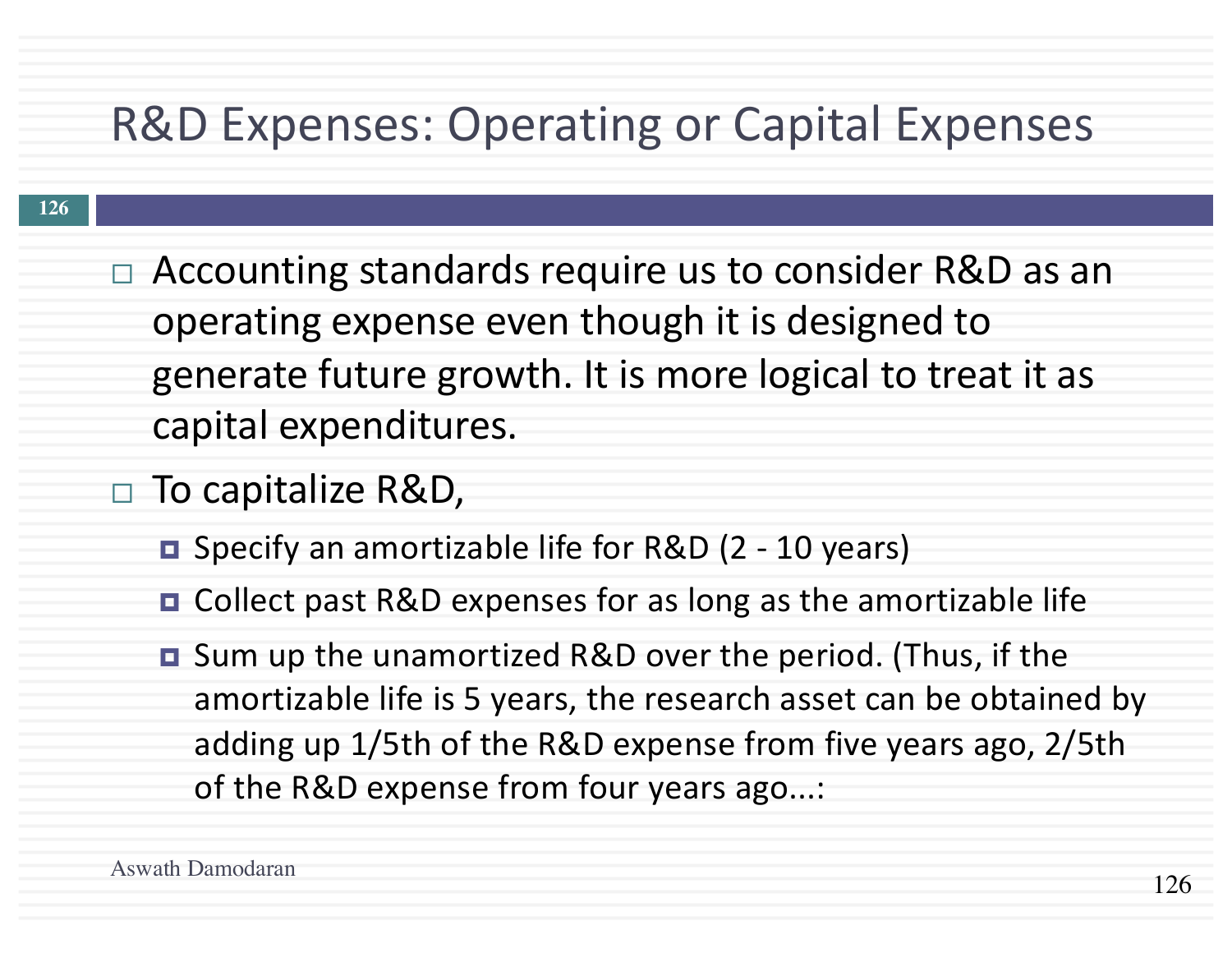## Capitalizing R&D Expenses: SAP

| $\Box$ R & D was assumed to have a 5-year life. |                                                |      |          |                 |  |
|-------------------------------------------------|------------------------------------------------|------|----------|-----------------|--|
| Year                                            | R&D Expense Unamortized Amortization this year |      |          |                 |  |
| Current                                         | 1020.02                                        | 1.00 | 1020.02  |                 |  |
| $-1$                                            | 993.99                                         | 0.80 | 795.19   | € 198.80        |  |
| $-2$                                            | 909.39                                         | 0.60 | 545.63   | € 181.88        |  |
| $-3$                                            | 898.25                                         | 0.40 | 359.30   | € 179.65        |  |
| $-4$                                            | 969.38                                         | 0.20 | 193.88   | € 193.88        |  |
| $-5$                                            | 744.67                                         | 0.00 | 0.00     | € 148.93        |  |
| Value of research asset =                       |                                                |      |          | € 2,914 million |  |
|                                                 | Amortization of research asset in 2004         |      | $\equiv$ | € 903 million   |  |
|                                                 | Increase in Operating Income = $1020 - 903 =$  |      |          | € 117 million   |  |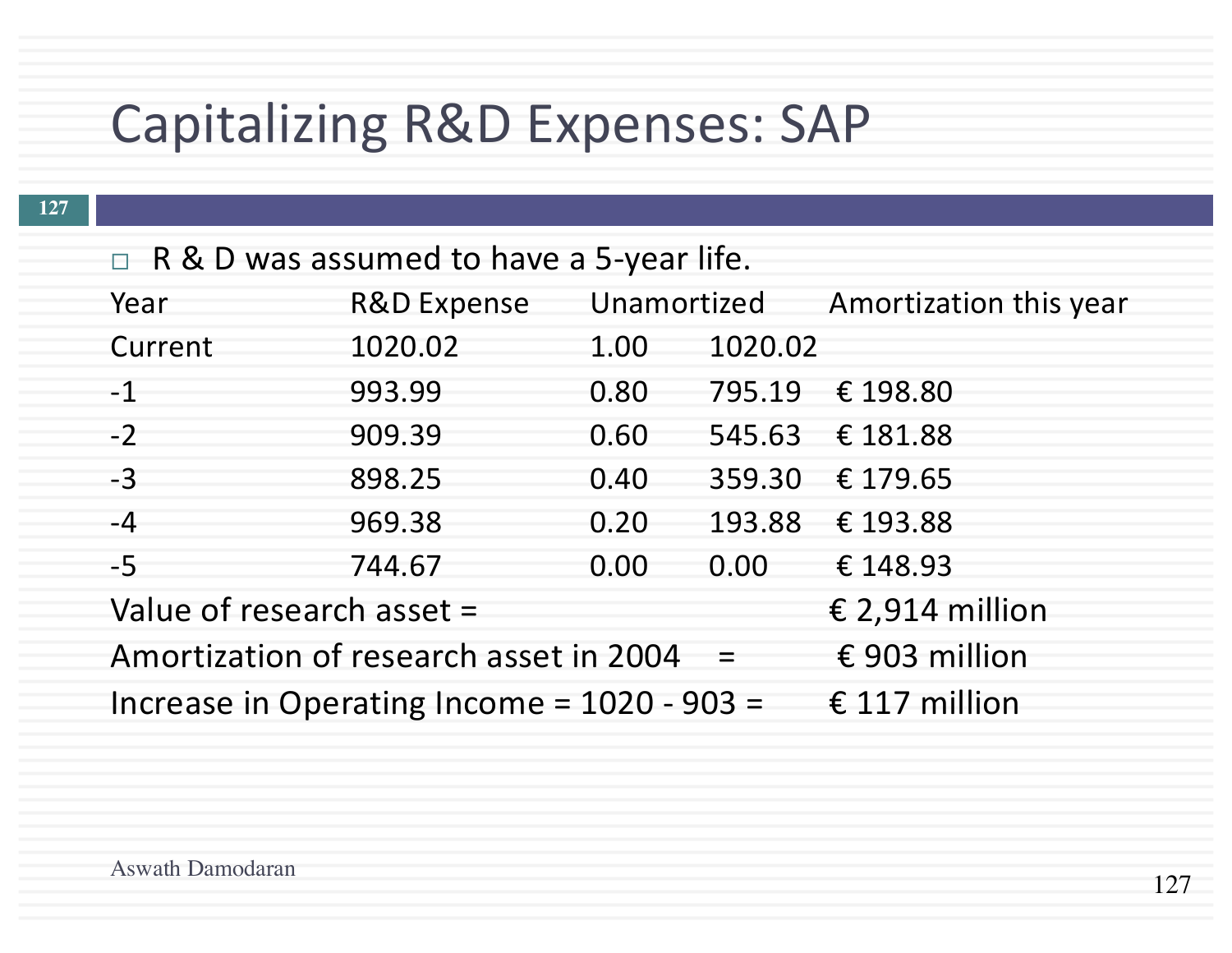### The Effect of Capitalizing R&D at SAP

| Conventional Accounting                          | R&D treated as capital expenditure             |  |
|--------------------------------------------------|------------------------------------------------|--|
| <b>Income Statement</b>                          | <b>Income Statement</b>                        |  |
| EBIT& $R&D = 3045$                               | EBIT& $R&D = 3045$                             |  |
| $-R&D = 1020$                                    | - Amort: $R&D = 903$                           |  |
| $EBIT = 2025$                                    | EBIT $= 2142$ (Increase of 117 m)              |  |
| EBIT $(1-t) = 1285 \text{ m}$                    | EBIT $(1-t) = 1359 \text{ m}$                  |  |
|                                                  | Ignored tax benefit = $(1020-903)(.3654) = 43$ |  |
|                                                  | Adjusted EBIT $(1-t) = 1359+43 = 1402$ m       |  |
|                                                  | (Increase of 117 million)                      |  |
|                                                  | Net Income will also increase by 117 million   |  |
| <b>Balance Sheet</b>                             | <b>Balance Sheet</b>                           |  |
| Off balance sheet asset. Book value of equity at | Liability<br>Asset                             |  |
| 3,768 million Euros is understated because       | R&D Asset 2914 Book Equity +2914               |  |
| biggest asset is off the books.                  | Total Book Equity = 3768+2914= 6782 mil        |  |
| Capital Expenditures                             | Capital Expenditures                           |  |
| Conventional net cap ex of 2 million             | Net Cap ex = $2+1020-903 = 119$ mil            |  |
| Euros                                            |                                                |  |
| <b>Cash Flows</b>                                | <b>Cash Flows</b>                              |  |
| EBIT $(1-t) = 1285$                              | EBIT $(1-t) = 1402$                            |  |
| - Net Cap Ex $=$ 2                               | - Net Cap Ex $= 119$                           |  |
| <b>FCFF</b><br>$= 1283$                          | FCFF<br>$= 1283 \text{ m}$                     |  |
| Return on capital = $1285/(3768+530)$            | Return on capital = $1402/(6782+530)$          |  |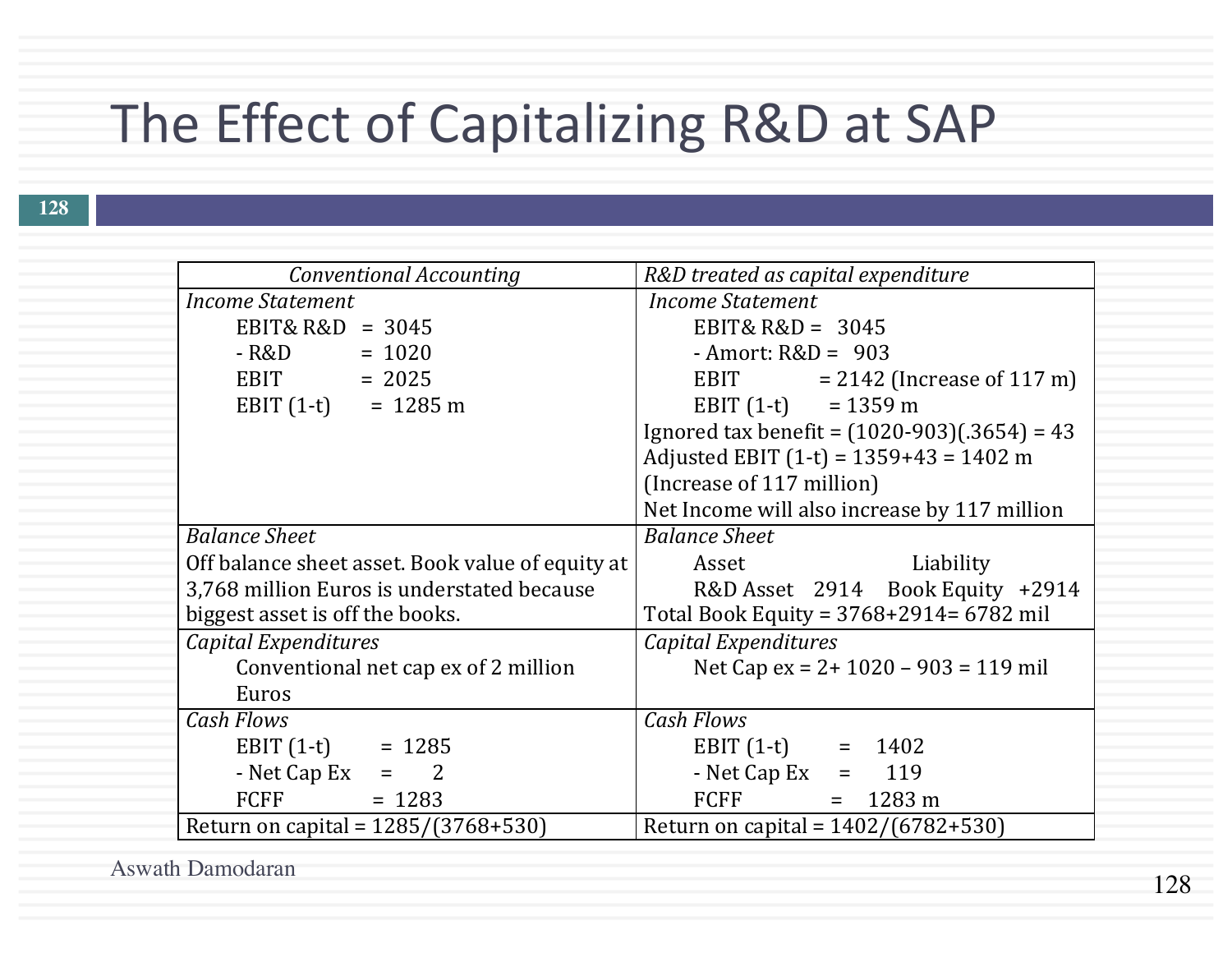### III. One-Time and Non-recurring Charges

- $\Box$  Assume that you are valuing a firm that is reporting a loss of  $\frac{1}{5}$  500 million, due to a one-time charge of  $\frac{1}{5}$  1 billion. What is the earnings you would use in your valuation?
	- a. A loss of \$500 million
	- b. A profit of  $\frac{1}{2}$  500 million
- $\Box$  Would your answer be any different if the firm had reported one-time losses like these once every five years?
	- a. Yes
	- b. No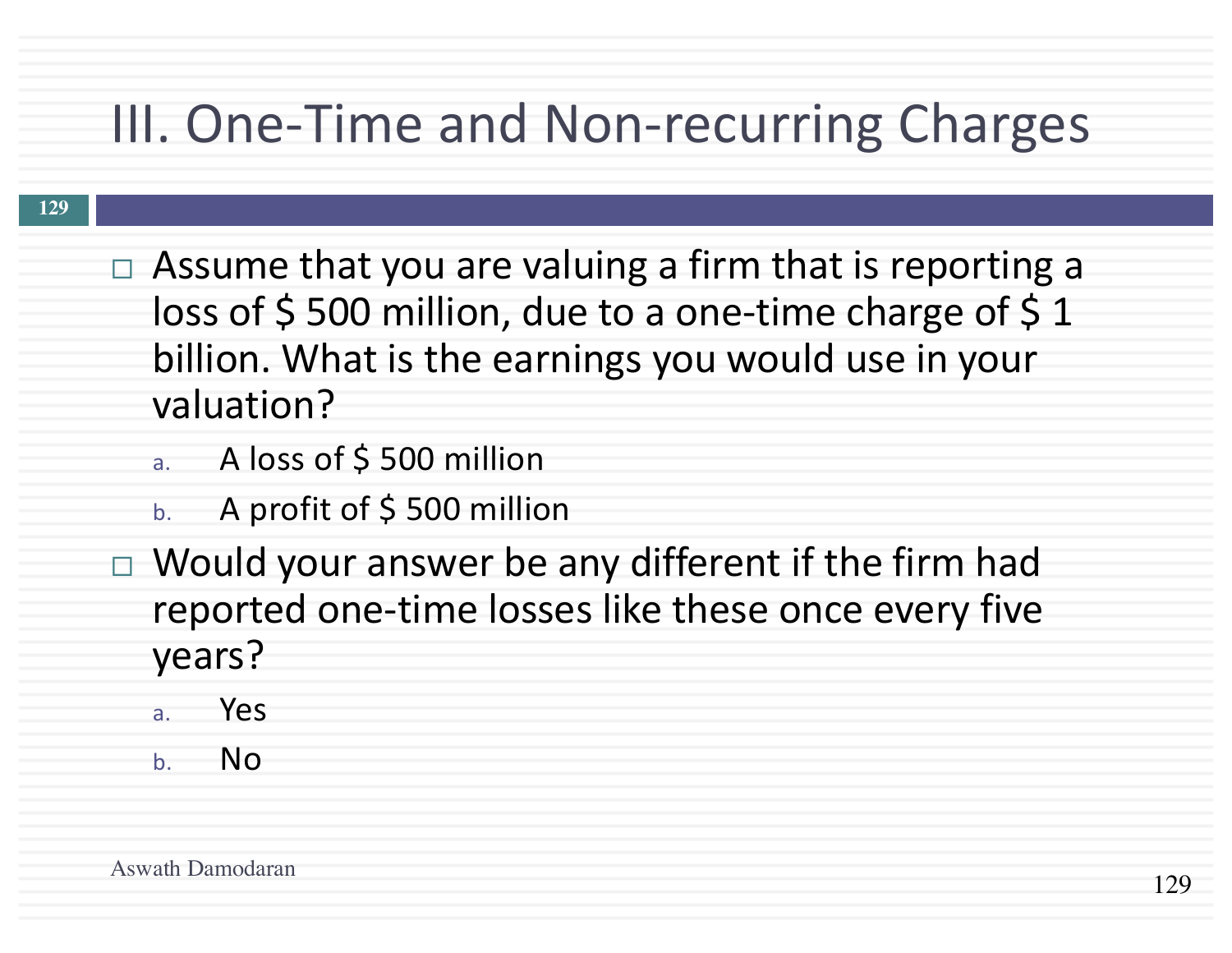### IV. Accounting Malfeasance....

- $\Box$  Though all firms may be governed by the same accounting standards, the fidelity that they show to these standards can vary. More aggressive firms will show higher earnings than more conservative firms.
- $\Box$  While you will not be able to catch outright fraud, you should look for warning signals in financial statements and correct for them:
	- Income from unspecified sources holdings in other businesses that are not revealed or from special purpose entities.
	- **□** Income from asset sales or financial transactions (for a non-financial firm)
	- Sudden changes in standard expense items a big drop in S,G &A or R&D expenses as a percent of revenues, for instance.
	- $\blacksquare$  Frequent accounting restatements
	- Accrual earnings that run ahead of cash earnings consistently
	- Big differences between tax income and reported income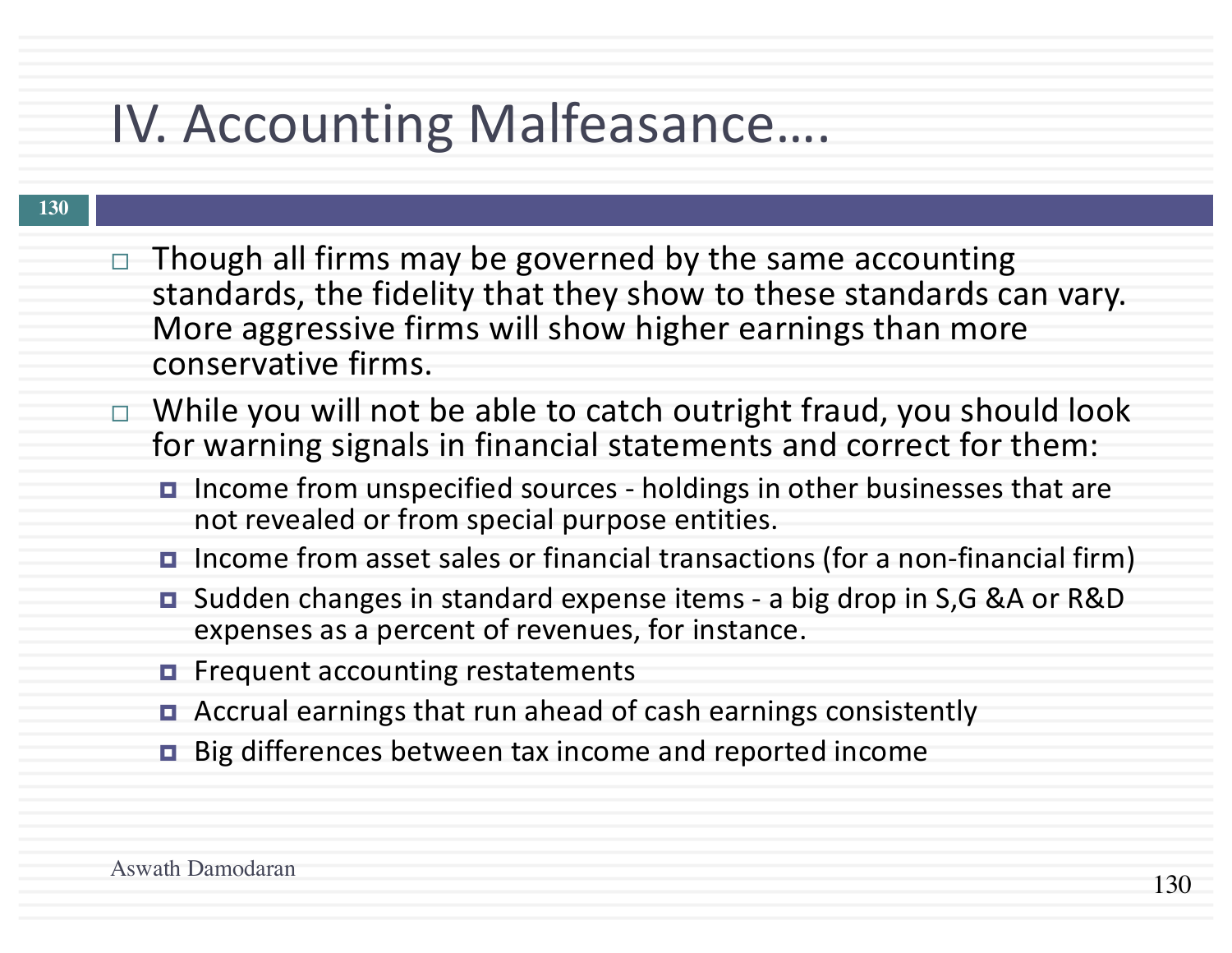#### V. Dealing with Negative or Abnormally Low

#### Earnings

**131**

#### **A Framework for Analyzing Companies with Negative or Abnormally Low Earnings**

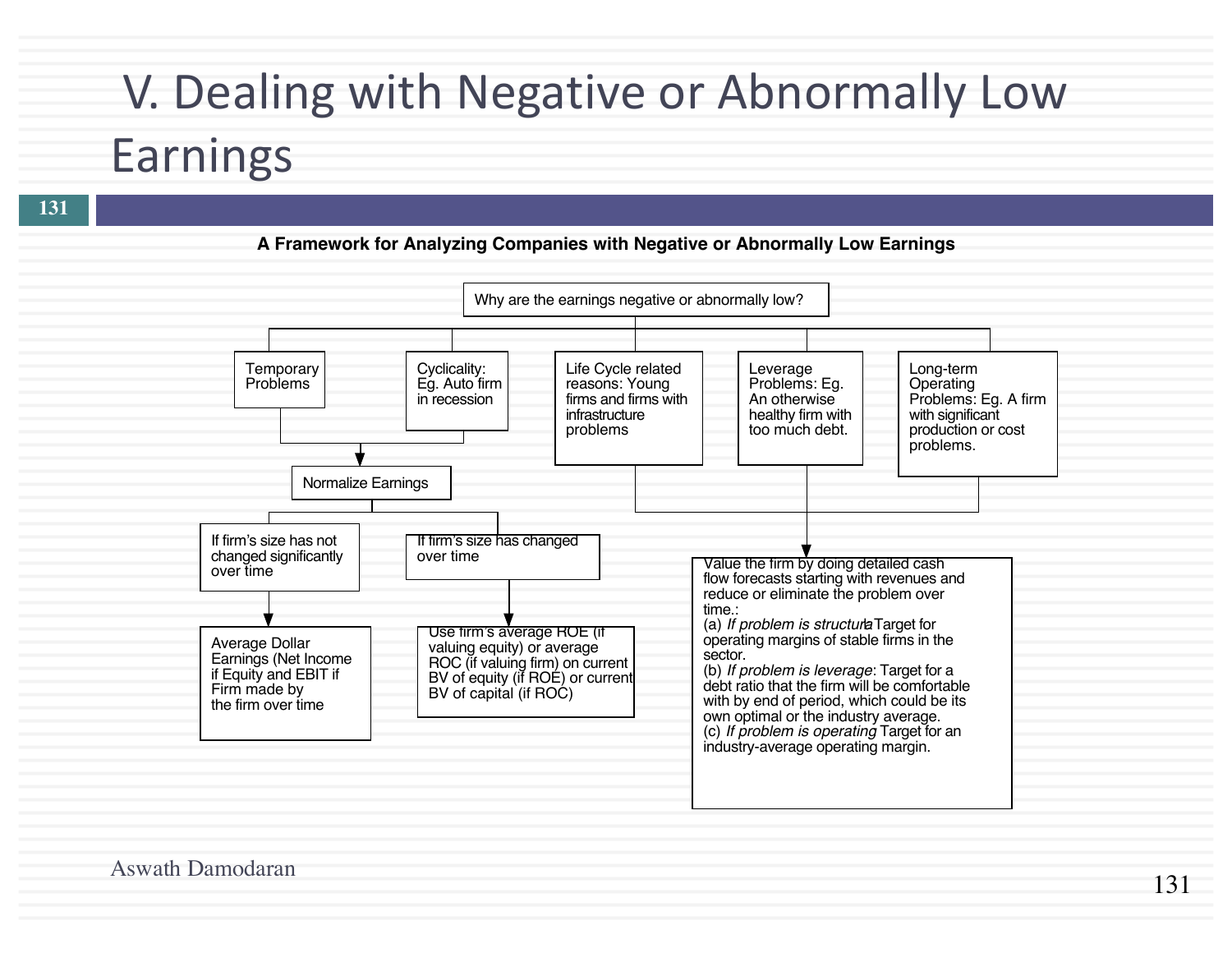# 132 **Cash Flows II**

**Taxes and Reinvestment**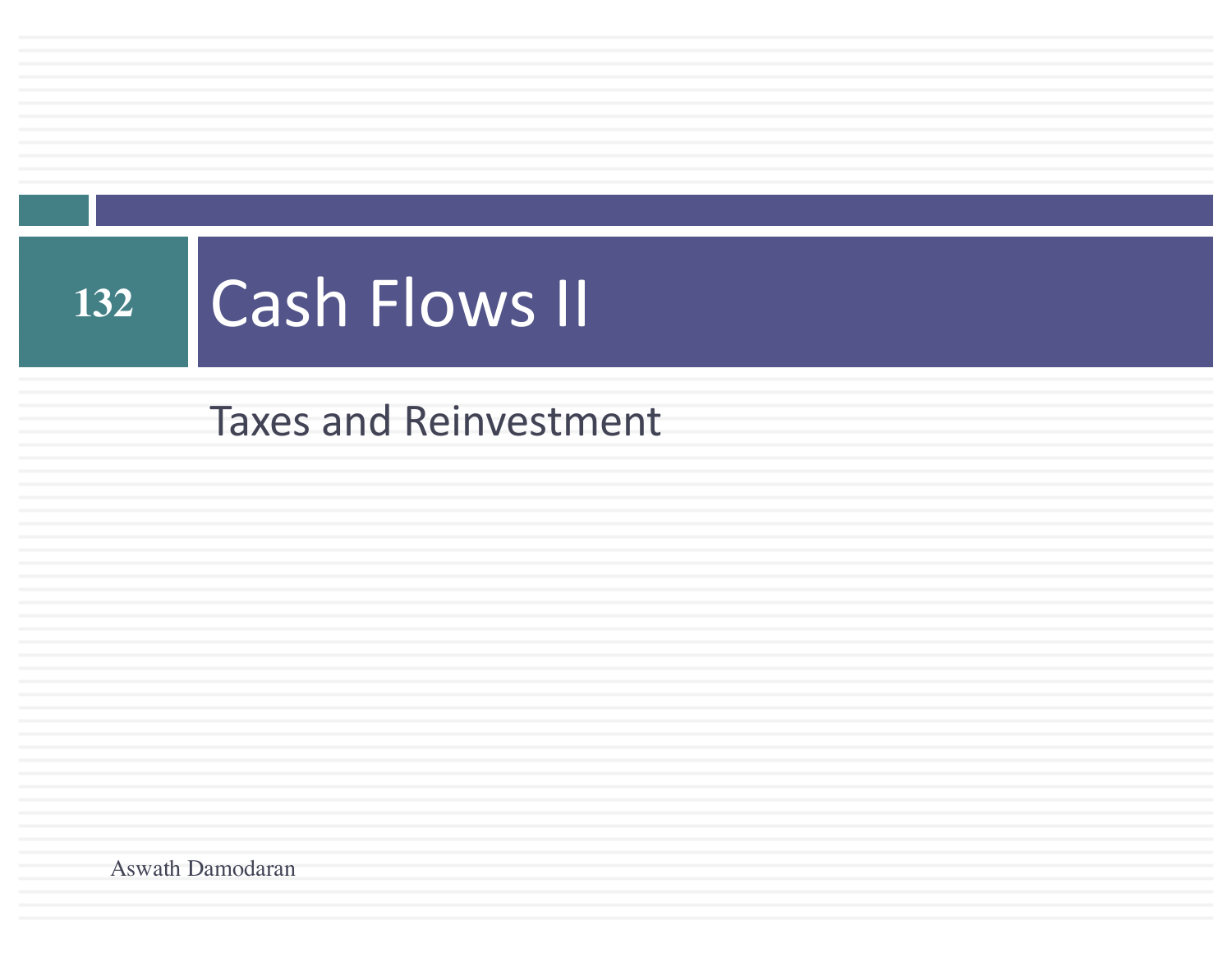#### What tax rate?

- $\Box$  The tax rate that you should use in computing the aftertax operating income should be
	- a. The effective tax rate in the financial statements (taxes paid/Taxable income)
	- b. The tax rate based upon taxes paid and EBIT (taxes paid/EBIT)
	- c. The marginal tax rate for the country in which the company operates
	- d. The weighted average marginal tax rate across the countries in which the company operates
	- e. None of the above
	- $f$ . Any of the above, as long as you compute your after-tax cost of debt using the same tax rate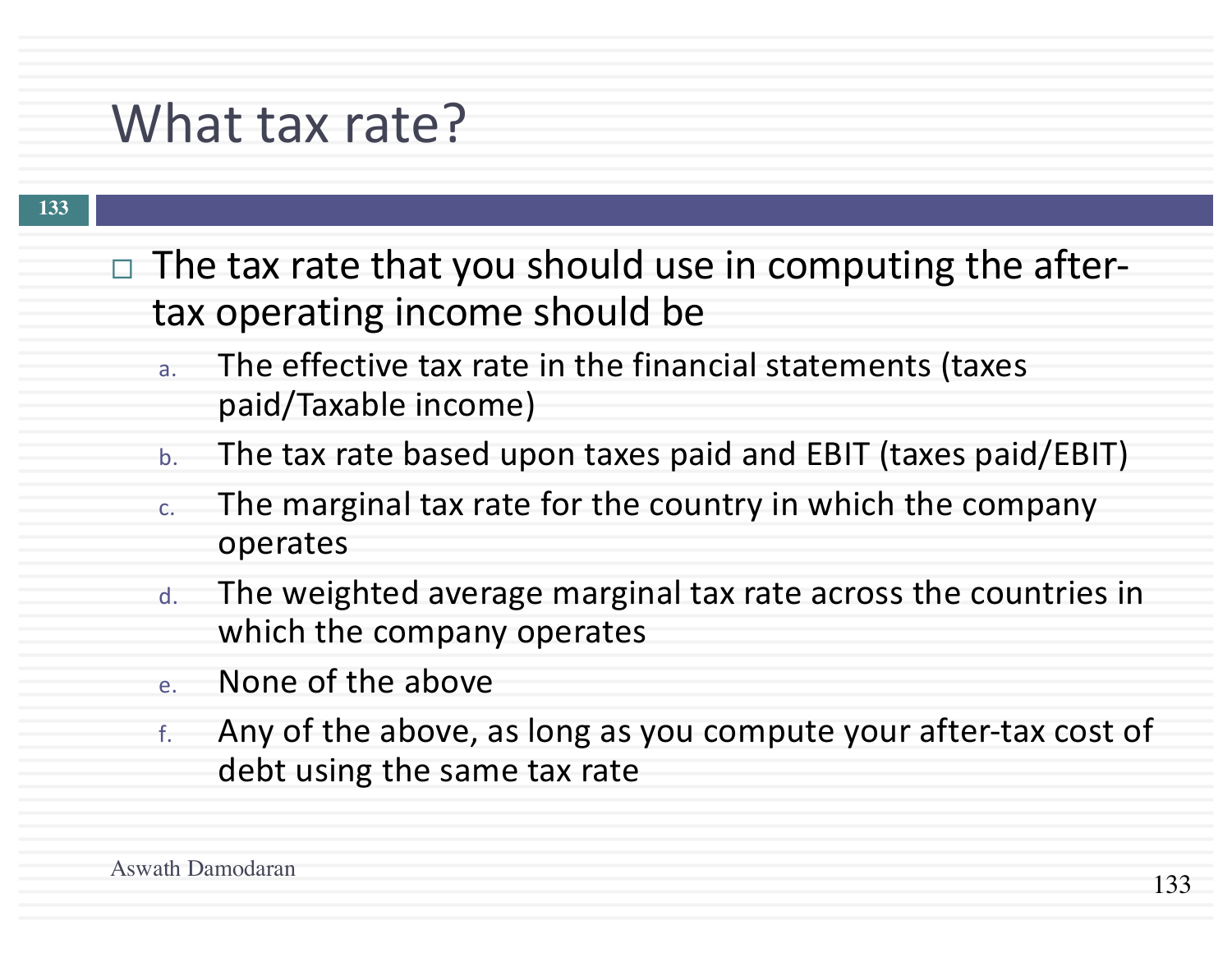#### The Right Tax Rate to Use

- $\Box$  The choice really is between the effective and the marginal tax rate. In doing projections, it is far safer to use the marginal tax rate since the effective tax rate is really a reflection of the difference between the accounting and the tax books.
- $\Box$  By using the marginal tax rate, we tend to understate the after-tax operating income in the earlier years, but the aftertax tax operating income is more accurate in later years
- $\Box$  If you choose to use the effective tax rate, adjust the tax rate towards the marginal tax rate over time.
	- While an argument can be made for using a weighted average marginal tax rate, it is safest to use the marginal tax rate of the country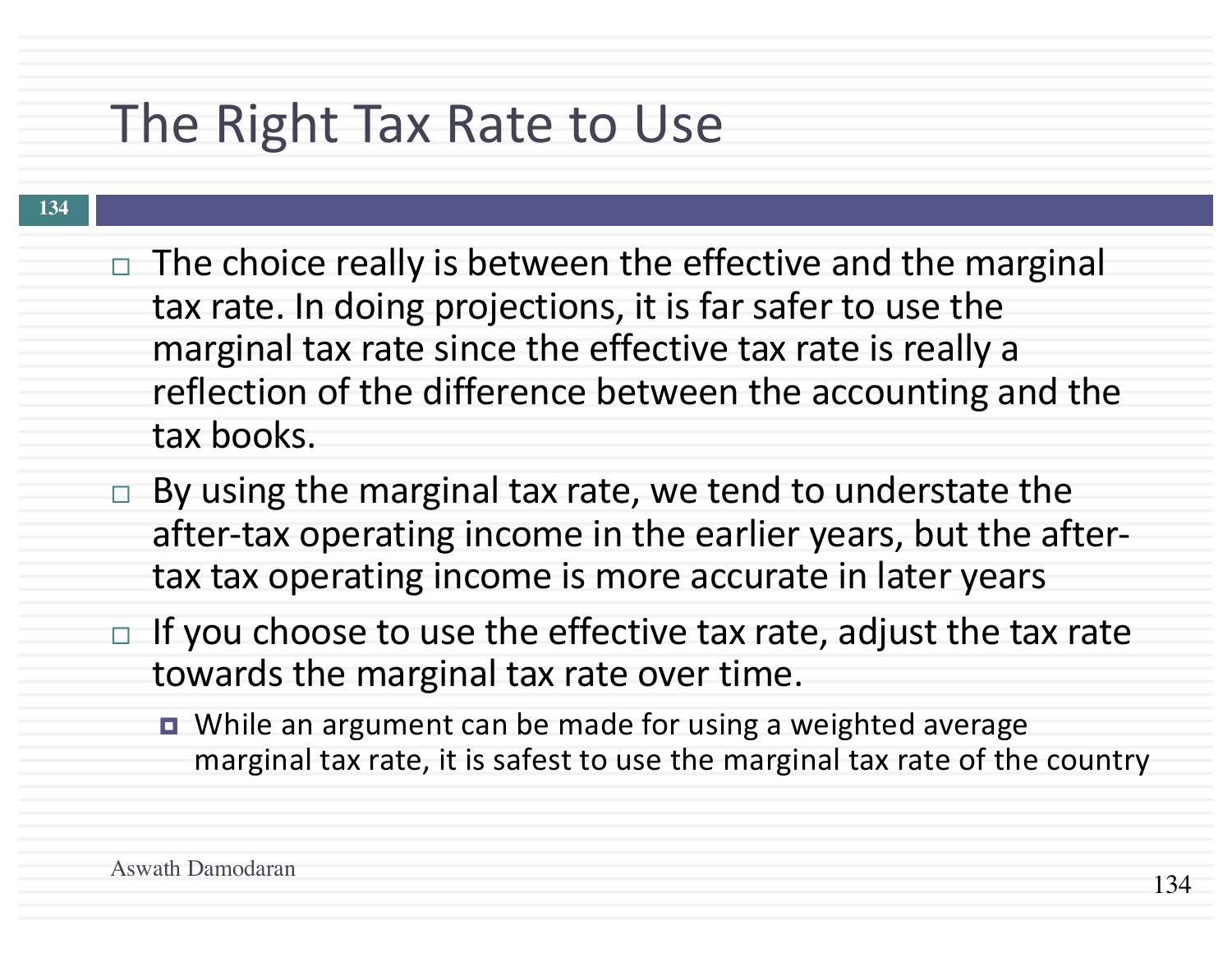#### A Tax Rate for a Money Losing Firm

#### $\Box$  Assume that you are trying to estimate the after-tax operating income for a firm with  $\zeta$  1 billion in net operating losses carried forward. This firm is expected to have operating income of  $\frac{1}{2}$  500 million each year for the next 3 years, and the marginal tax rate on income for all firms that make money is 40%. Estimate the after-tax operating income each year for the next 3 years. Year 1 Year 2 Year 3 EBIT 500 500 500 Taxes  $EBIT(1-t)$

Tax rate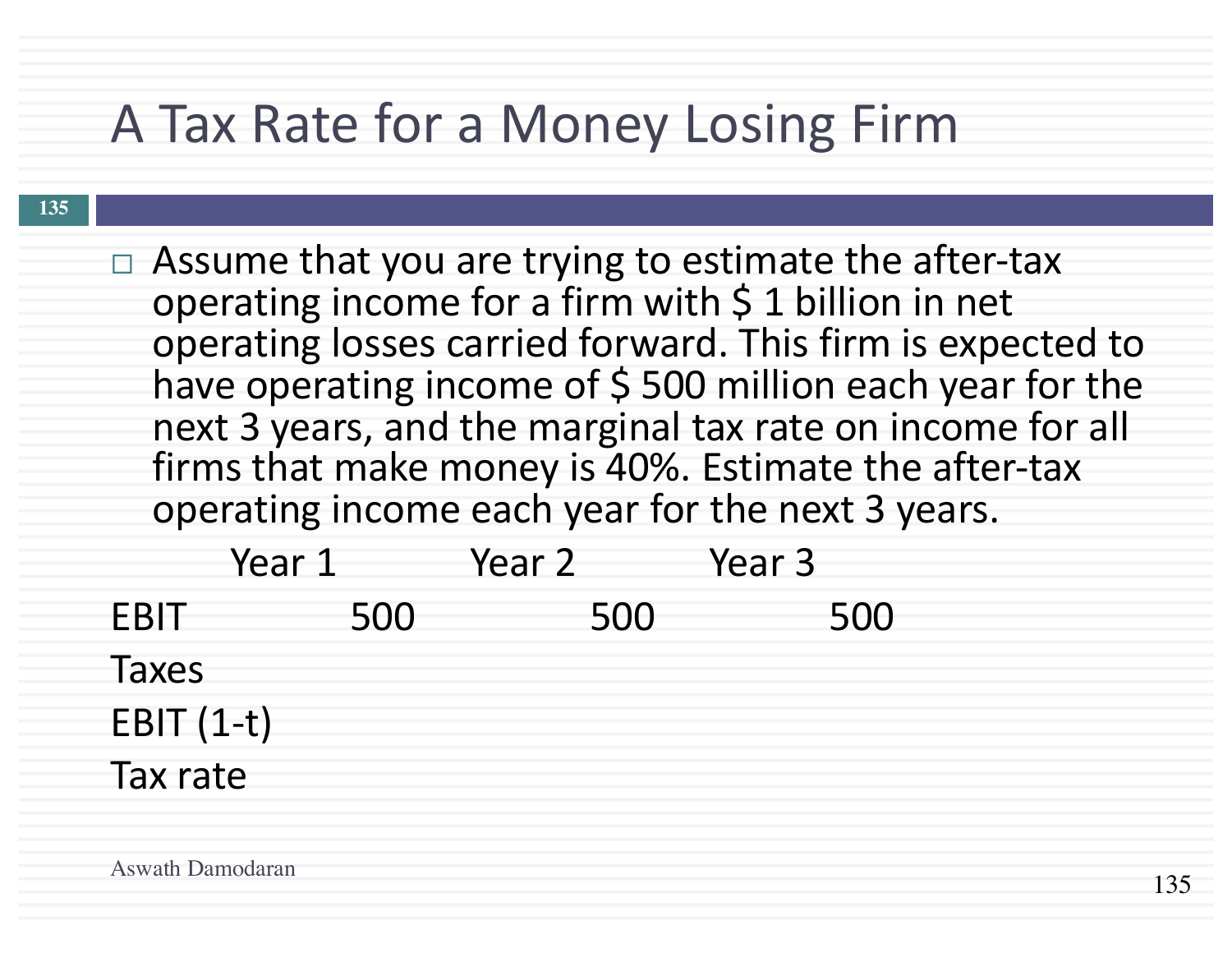### **Net Capital Expenditures**

- **136**
- $\Box$  Net capital expenditures represent the difference between capital expenditures and depreciation. Depreciation is a cash inflow that pays for some or a lot (or sometimes all of) the capital expenditures.
- $\Box$  In general, the net capital expenditures will be a function of how fast a firm is growing or expecting to grow. High growth firms will have much higher net capital expenditures than low growth firms.
- $\Box$  Assumptions about net capital expenditures can therefore never be made independently of assumptions about growth in the future.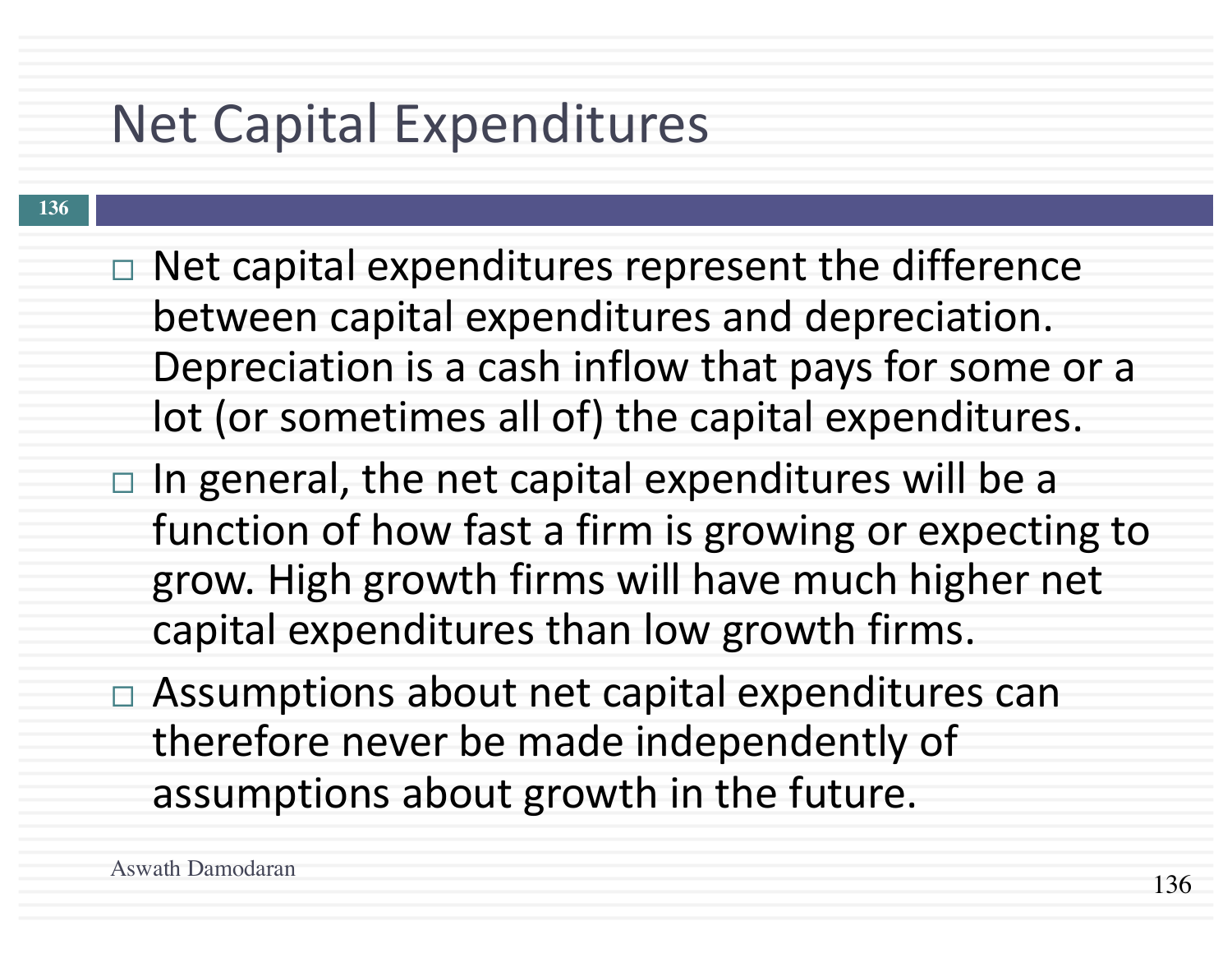## Capital expenditures should include

- $\Box$  Research and development expenses, once they have been re-categorized as capital expenses. The adjusted net cap ex will be
	- $\blacksquare$  Adjusted Net Capital Expenditures = Net Capital Expenditures + Current year's R&D expenses - Amortization of Research Asset
- □ Acquisitions of other firms, since these are like capital expenditures. The adjusted net cap ex will be
	- $\blacksquare$  Adjusted Net Cap Ex = Net Capital Expenditures + Acquisitions of other firms - Amortization of such acquisitions

#### □ Two caveats:

- 1. Most firms do not do acquisitions every year. Hence, a normalized<br>measure of acquisitions (looking at an average over time) should be used
- 2. The best place to find acquisitions is in the statement of cash flows, usually categorized under other investment activities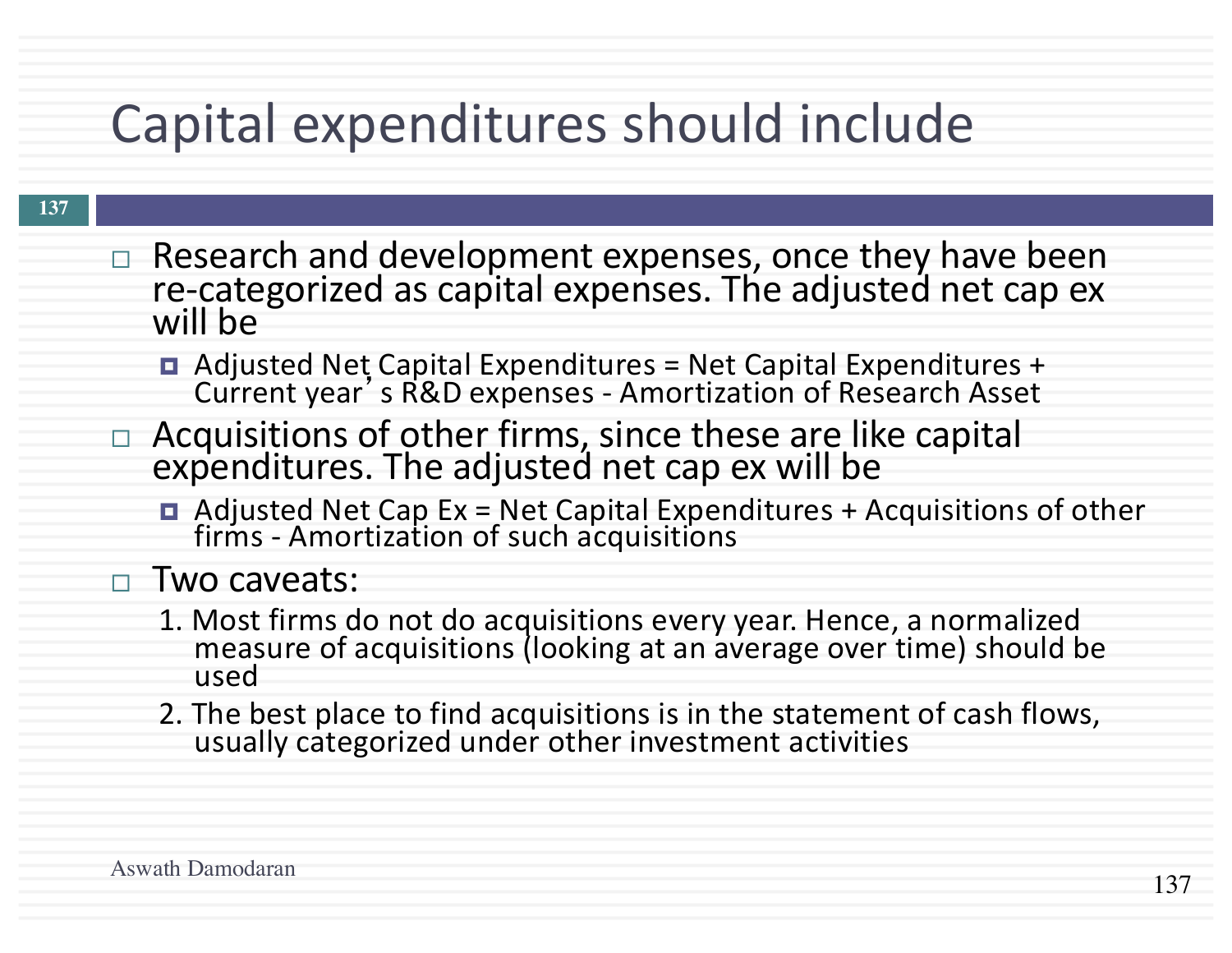# Cisco's Acquisitions: 1999

| Acquired                 | <b>Method of Acquisition</b> | <b>Price Paid</b> |
|--------------------------|------------------------------|-------------------|
| GeoTel                   | Pooling                      | \$1,344           |
| Fibex                    | Pooling                      | \$318             |
| Sentient                 | Pooling                      | \$103             |
| <b>American Internet</b> | Purchase                     | \$58              |
| <b>Summa Four</b>        | Purchase                     | \$129             |
| <b>Clarity Wireless</b>  | Purchase                     | \$153             |
| <b>Selsius Systems</b>   | Purchase                     | \$134             |
| PipeLinks                | Purchase                     | \$118             |
| <b>Amteva Tech</b>       | Purchase                     | \$159             |
|                          |                              | \$2,516           |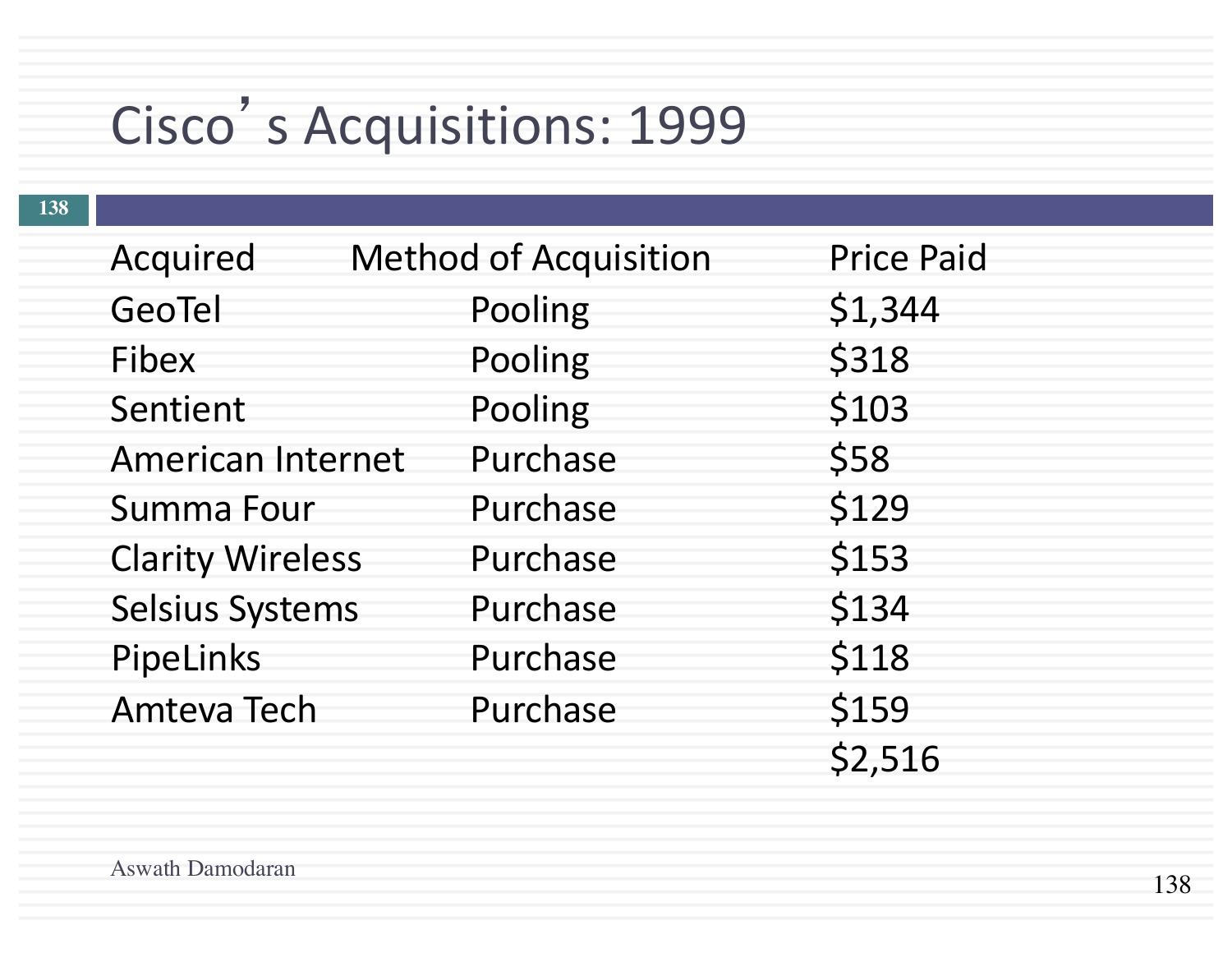# Cisco's Net Capital Expenditures in 1999

| Cap Expenditures (from statement of $CF$ ) = $$584$ mil |                  |  |  |
|---------------------------------------------------------|------------------|--|--|
| - Depreciation (from statement of CF) = $$486$ mil      |                  |  |  |
| Net Cap Ex (from statement of $CF$ ) = $\zeta$ 98 mil   |                  |  |  |
| + R & D expense                                         | $=$ \$ 1,594 mil |  |  |
| - Amortization of R&D                                   | $=$ \$485 mil    |  |  |
| + Acquisitions                                          | $=$ \$ 2,516 mil |  |  |
| <b>Adjusted Net Capital Expenditures</b>                | $=$ \$3,723 mil  |  |  |

 $\Box$  (Amortization was included in the depreciation number)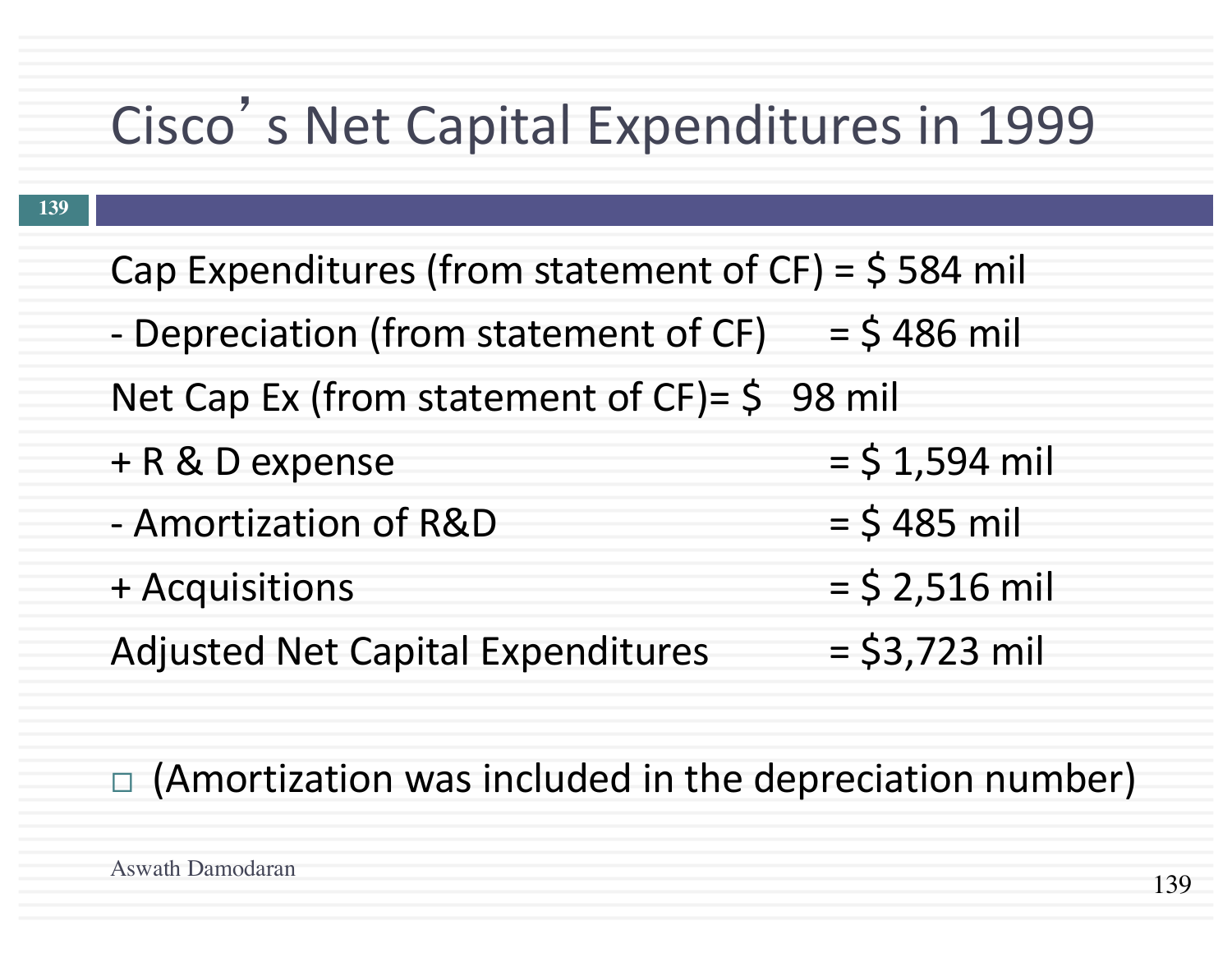#### Working Capital Investments

- **140**
- $\Box$  In accounting terms, the working capital is the difference between current assets (inventory, cash and accounts receivable) and current liabilities (accounts payables, short term debt and debt due within the next year)
- $\Box$  A cleaner definition of working capital from a cash flow perspective is the difference between non-cash current assets (inventory and accounts receivable) and non-debt current liabilities (accounts payable)
- $\Box$  For firms in some sectors, it is the investment in working capital that is the bigger part of reinvestment.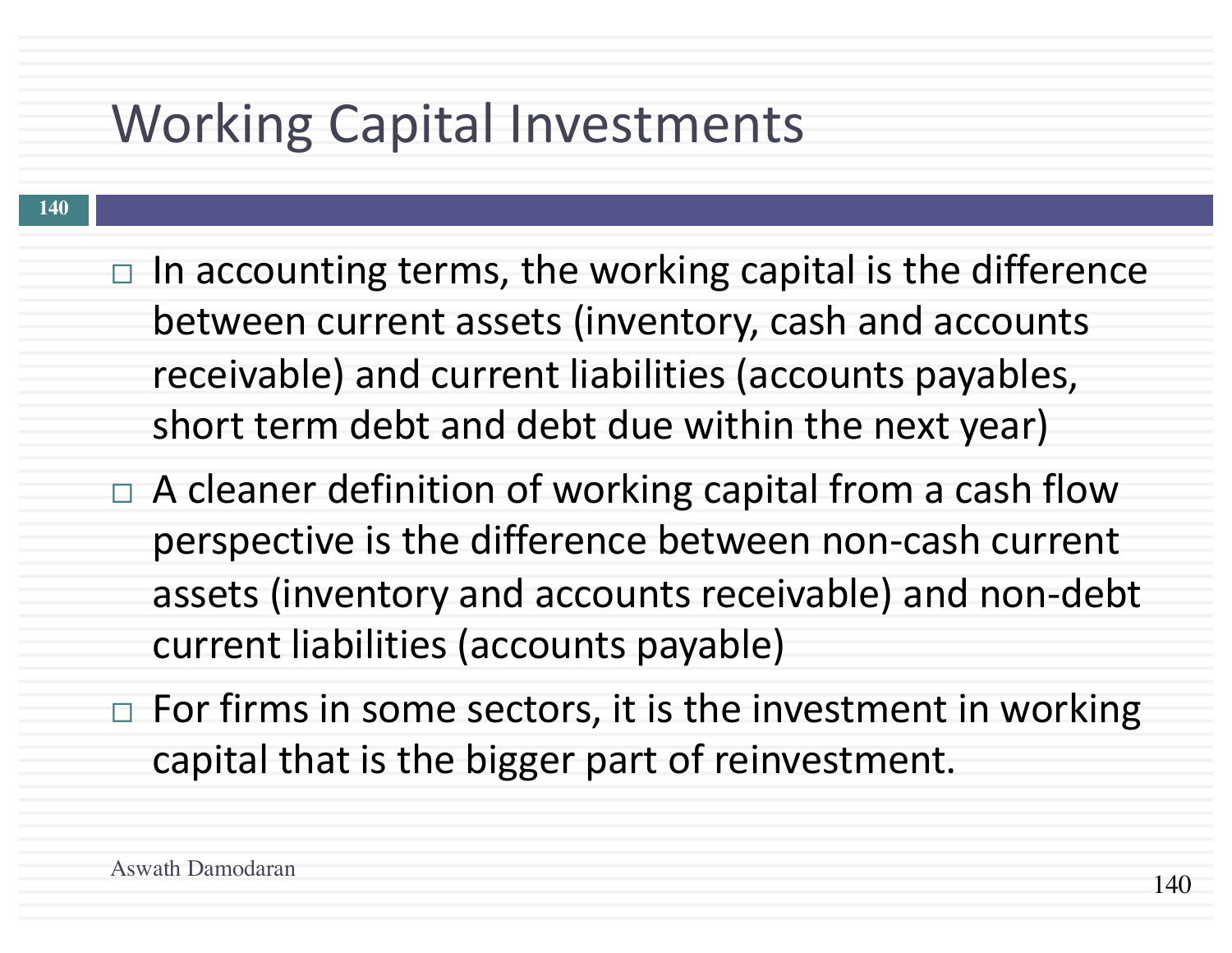### Working Capital: General Propositions

- 1. Working Capital Detail: While some analysts break down working capital into detail (inventory, deferred taxes, payables etc.), it is a pointless exercise unless you feel that you can bring some specific information that lets you forecast the details.
- 2. Working Capital Volatility: Changes in non-cash working capital from year to year tend to be volatile. So, building of the change in the most recent year is dangerous. It is better to either estimate the change based on working capital as a percent of sales, while keeping an eye on industry averages.
- 3. Negative Working Capital: Some firms have negative non-<br>cash working capital. Assuming that this will continue into the future will generate positive cash flows for the firm and will get more positive as growth increases.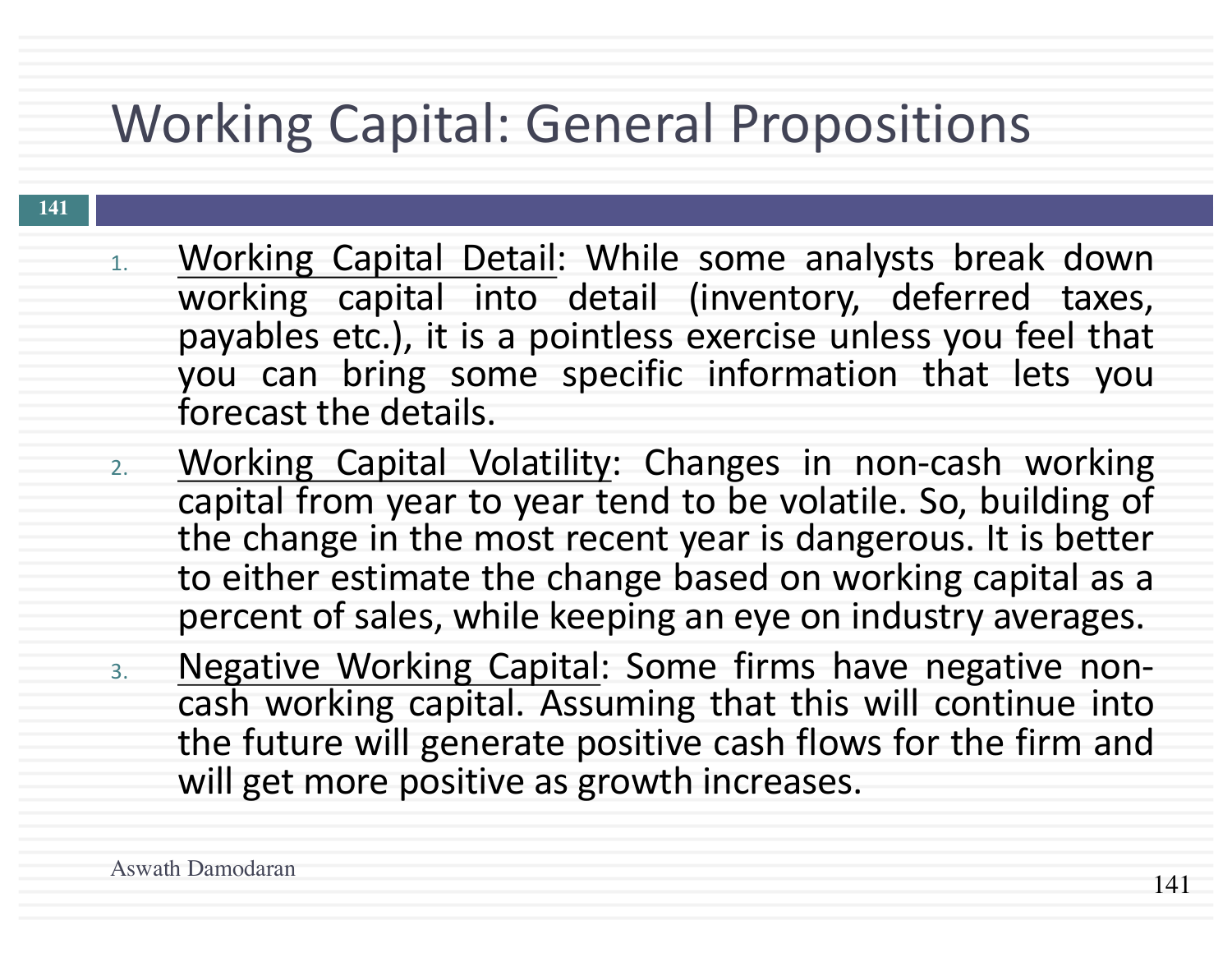### Volatile Working Capital?

| 142                  |                       |           |          |          |
|----------------------|-----------------------|-----------|----------|----------|
|                      |                       | Amazon    | Cisco    | Motorola |
|                      | Revenues              | \$1,640   | \$12,154 | \$30,931 |
|                      | Non-cash WC           | $-5419$   | $-5404$  | \$2547   |
|                      | % of Revenues         | $-25.53%$ | $-3.32%$ | 8.23%    |
|                      | Change from last year | \$ (309)  | (5700)   | (\$829)  |
|                      | Average: last 3 years | $-15.16%$ | $-3.16%$ | 8.91%    |
|                      | Average: industry     | 8.71%     | $-2.71%$ | 7.04%    |
| <b>My Prediction</b> |                       |           |          |          |
|                      | WC as % of Revenue    | 3.00%     | $0.00\%$ | 8.23%    |
|                      |                       |           |          |          |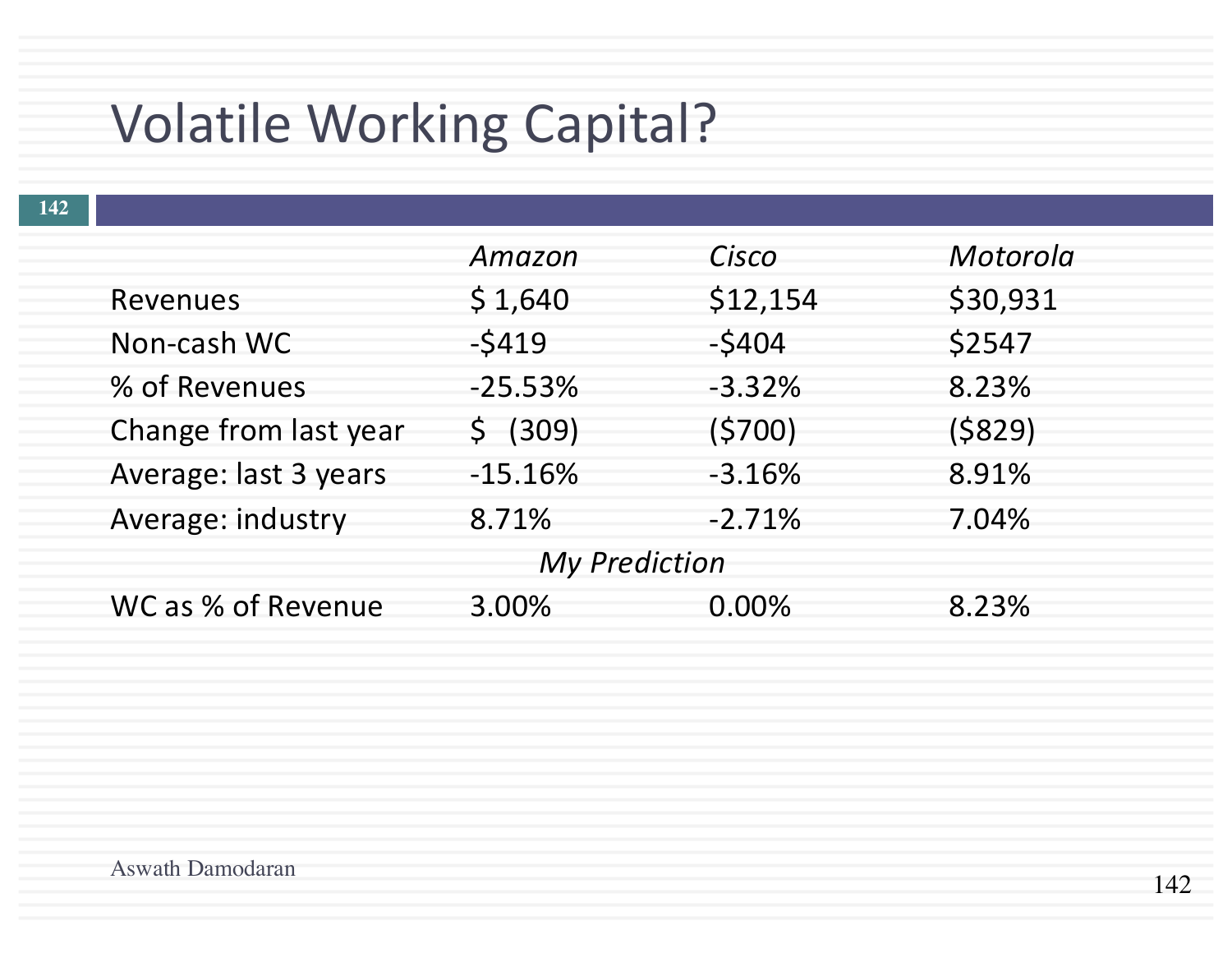# 143 | Cash Flows III

From the firm to equity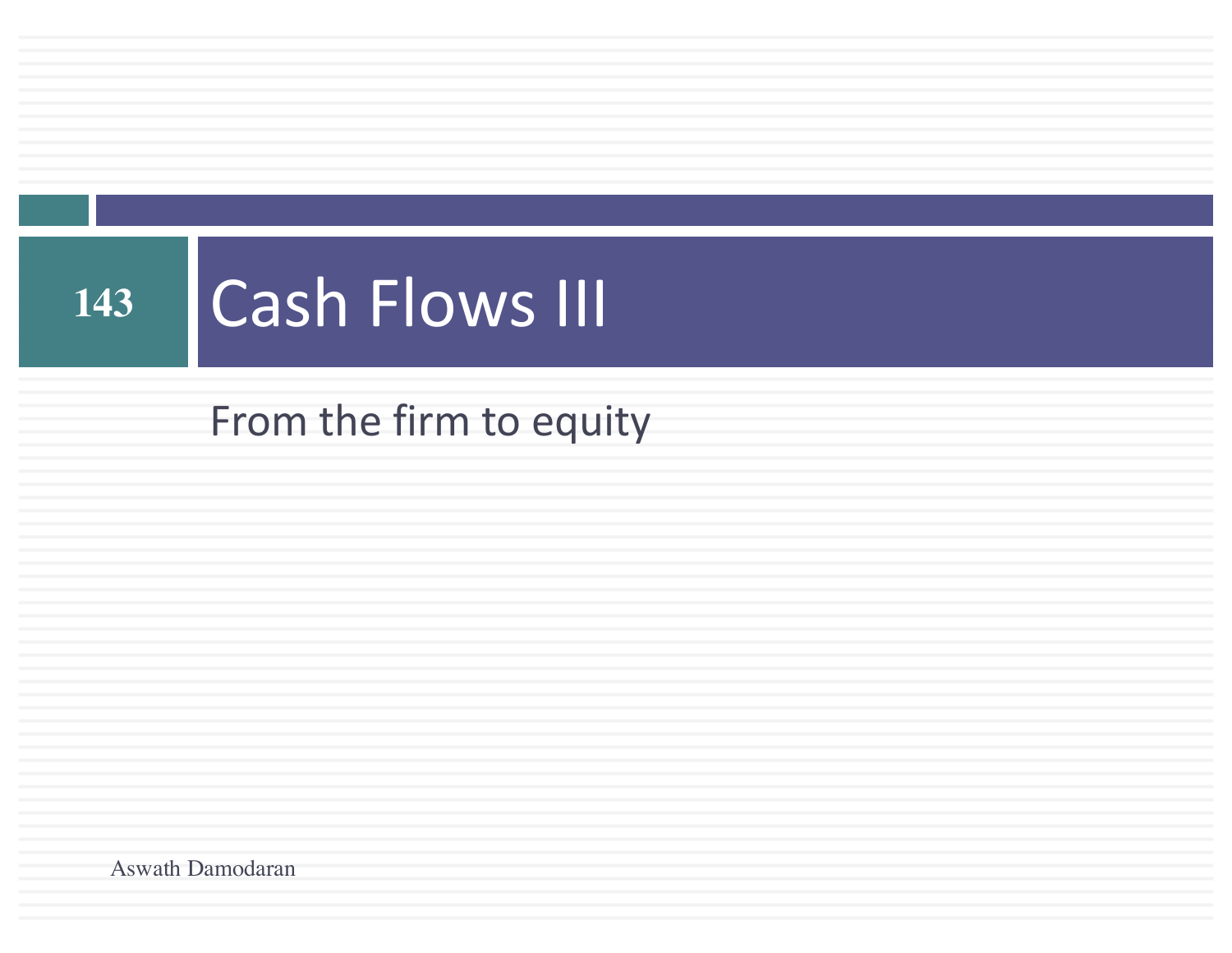### Dividends and Cash Flows to Equity

- $\Box$  In the strictest sense, the only cash flow that an investor will receive from an equity investment in a publicly traded firm is the dividend that will be paid on the stock.
- $\Box$  Actual dividends, however, are set by the managers of the firm and may be much lower than the potential dividends (that could have been paid out)
	- managers are conservative and try to smooth out dividends
	- managers like to hold on to cash to meet unforeseen future contingencies and investment opportunities
- $\Box$  When actual dividends are less than potential dividends, using a model that focuses only on dividends will under state the true value of the equity in a firm.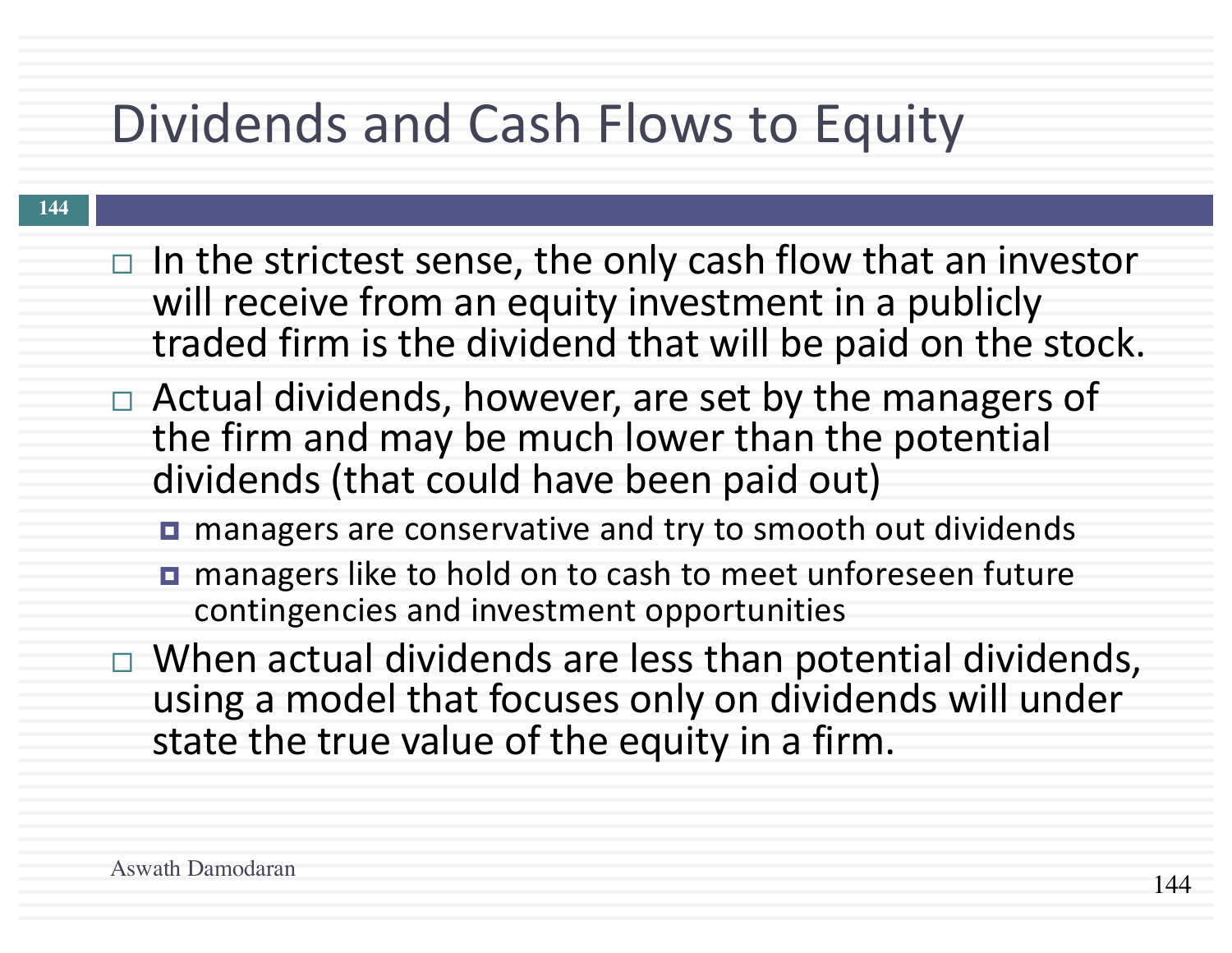### Measuring Potential Dividends

- $\Box$  Some analysts assume that the earnings of a firm represent its potential dividends. This cannot be true for several reasons:
	- Earnings are not cash flows, since there are both non-cash revenues and expenses in the earnings calculation
	- Even if earnings were cash flows, a firm that paid its earnings out as dividends would not be investing in new assets and thus could not grow
	- Valuation models, where earnings are discounted back to the present, will over estimate the value of the equity in the firm
- $\Box$  The potential dividends of a firm are the cash flows left over after the firm has made any "investments" it needs to make to create future growth and net debt repayments (debt repayments - new debt issues)
	- The common categorization of capital expenditures into discretionary and non-discretionary loses its basis when there is future growth built into the valuation.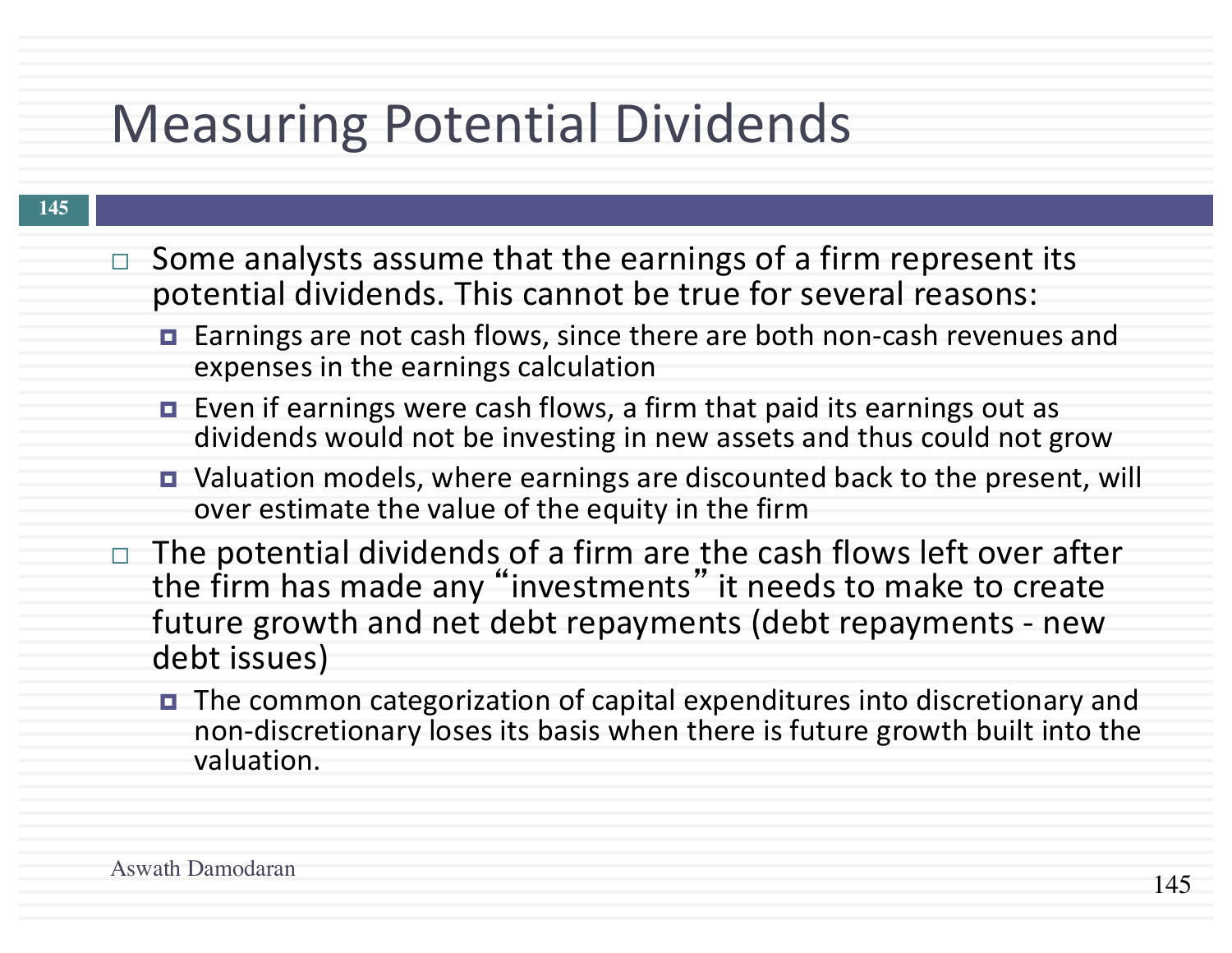### Estimating Cash Flows: FCFE

- $\Box$  Cash flows to Equity for a Levered Firm
	- **Net Income**
	- (Capital Expenditures Depreciation)
	- Changes in non-cash Working Capital
	- (Principal Repayments New Debt Issues)
	- = Free Cash flow to Equity
- $\Box$  I have ignored preferred dividends. If preferred stock exist, preferred dividends will also need to be netted out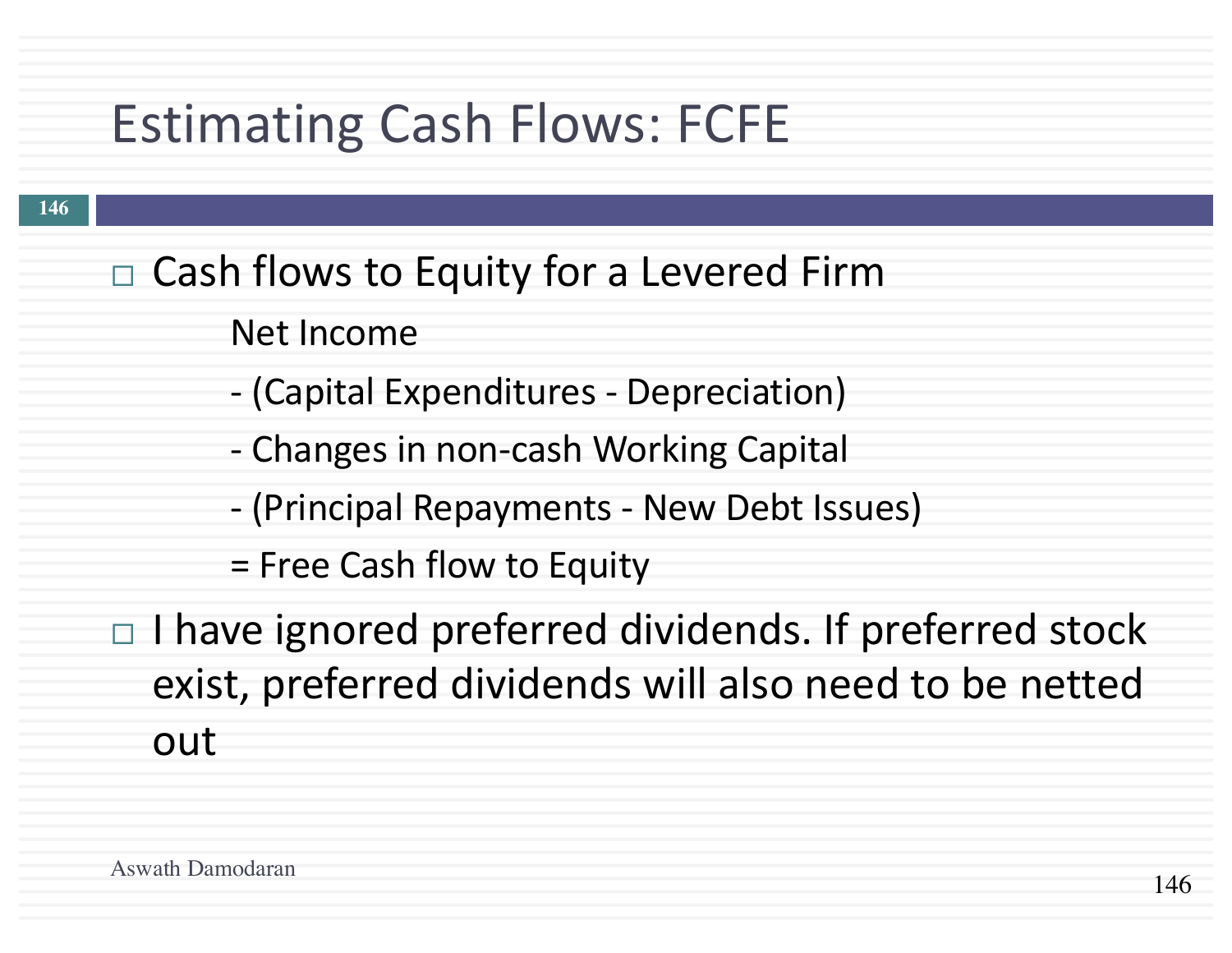### Estimating FCFE when Leverage is Stable

**Net Income** 

- (1- DR) (Capital Expenditures - Depreciation)

- (1- DR) Working Capital Needs

= Free Cash flow to Equity

DR = Debt/Capital Ratio

For this firm,

 $\blacksquare$  Proceeds from new debt issues  $=$  Principal Repayments  $+$   $\blacksquare$ (Capital Expenditures - Depreciation + Working Capital Needs)

 $\Box$ In computing FCFE, the book value debt to capital ratio should be used when looking back in time but can be replaced with the market value debt to capital ratio, looking forward.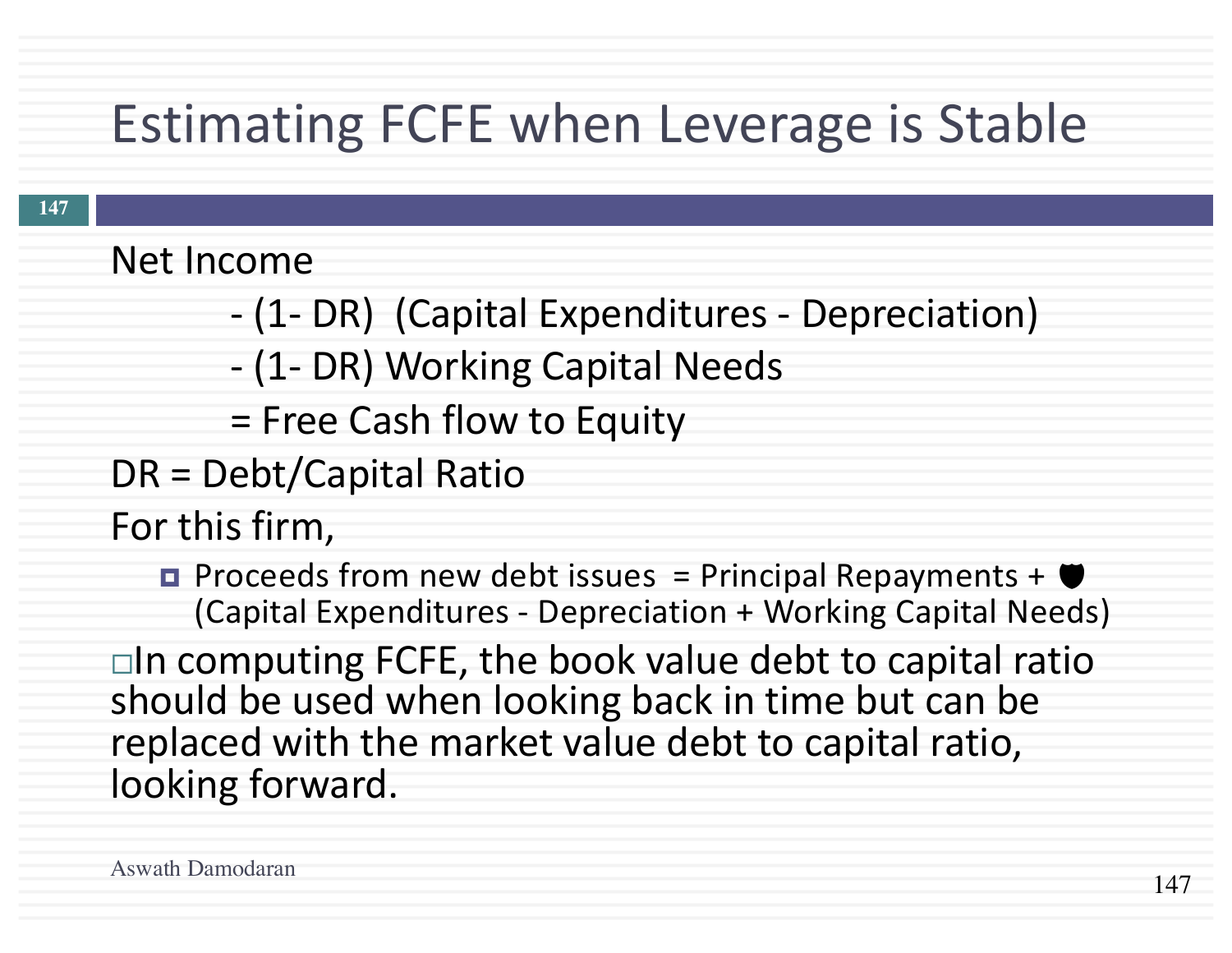### Estimating FCFE: Disney

#### **148**

- □ Net Income=\$ 1533 Million
- $\Box$  Capital spending = \$1,746 Million
- $\Box$  Depreciation per Share = \$1,134 Million
- $\Box$  Increase in non-cash working capital = \$477 Million
- $\Box$  Debt to Capital Ratio (DR) = 23.83%
- $\Box$  Estimating FCFE (1997):
	- Net Income \$1,533 Mil  $-$  (Cap. Exp - Depr)\*(1-DR)  $\qquad$  \$465.90 [(1746-1134)(1-.2383)] Chg. Working Capital\*(1-DR) \$363.33 [477(1-.2383)]
		- = Free CF to Equity \$704 Million
- 

Dividends Paid 5345 Million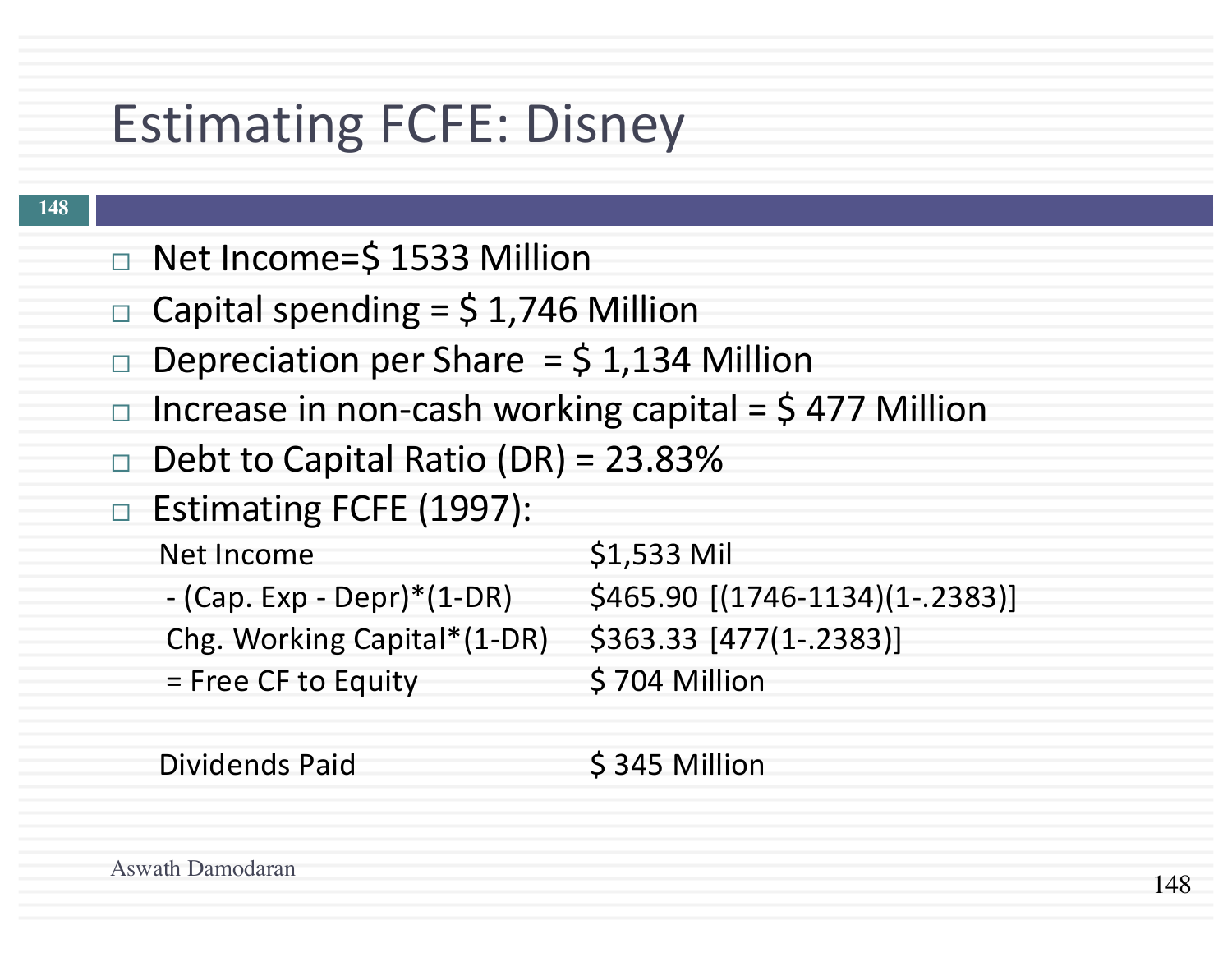#### FCFE and Leverage: Is this a free lunch?

**149**

Debt Ratio and FCFE: Disney  $\overline{0}$ 200 400 600 800 1000 1200 1400 1600  $0\%$  10% 20% 30% 40% 50% 60% 70% 80% 90% Debt Ratio FCFE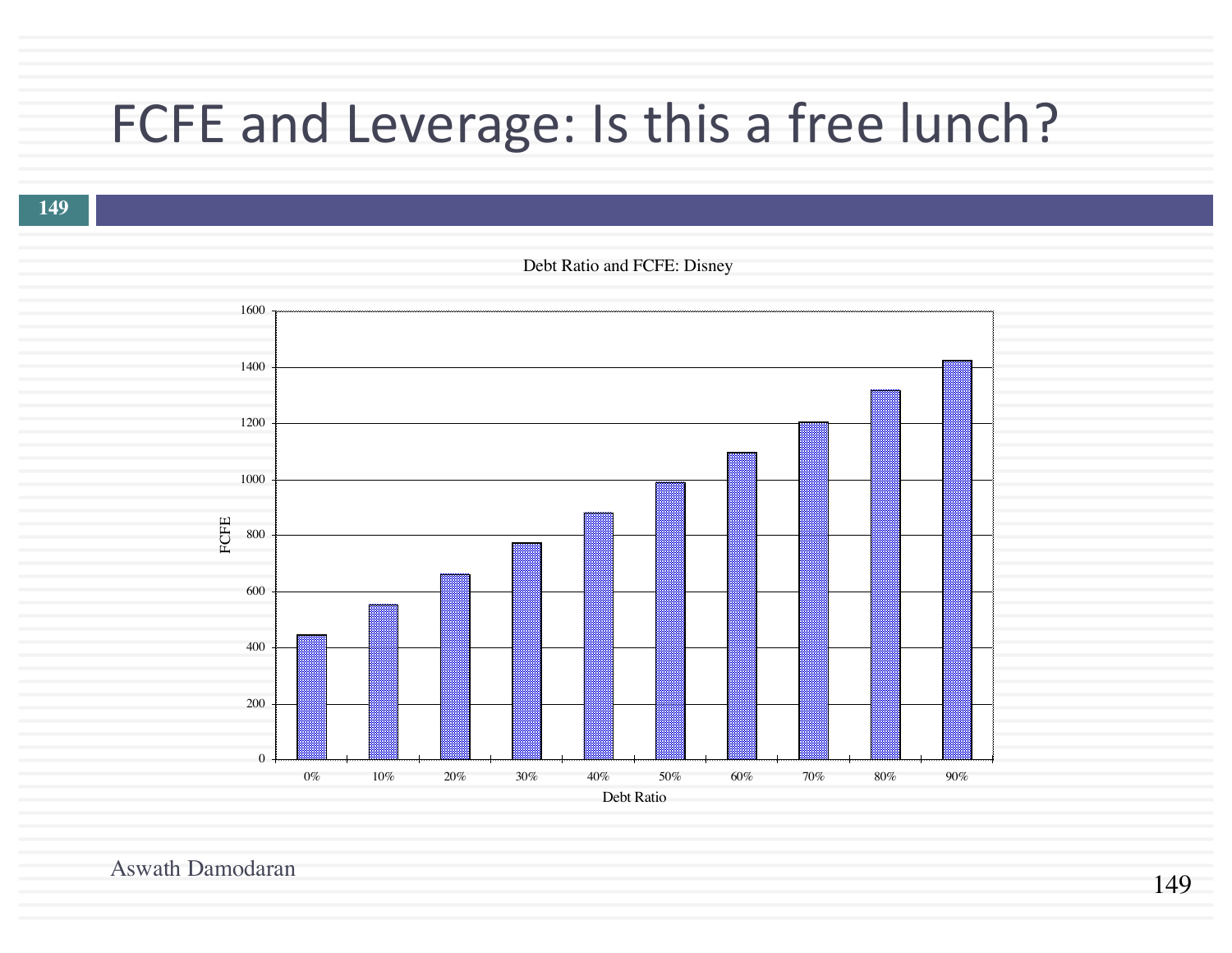#### FCFE and Leverage: The Other Shoe Drops

**150**